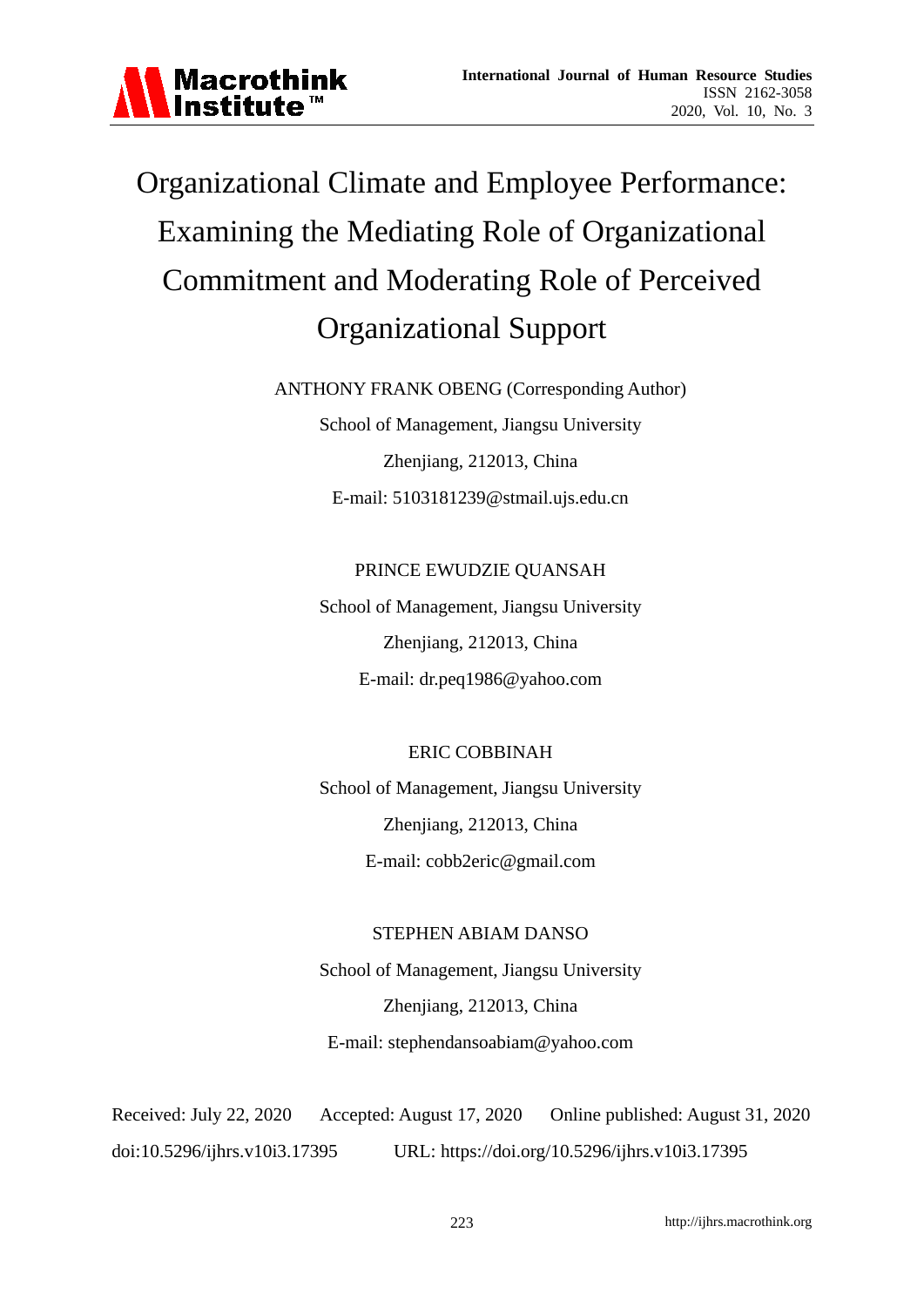

#### **Abstract**

Engaging employees and being supportive in enhancing their well-being in an organization is very paramount. Past studies show that these practices and policies are beneficial to the commitment level of the employer and the employee in the attainment of employee performance. This study was then conceptualized to examine the moderating effect of perceived organizational support on the relationships between organizational climate and organizational commitment and organizational commitment and employee performance. Also, the mediating effect of organizational commitment in the relationship between organizational climate and employee performance. Drawing on employees from the power generation companies in Ghana, a systematic sampling method was employed in choosing 371 respondents for the study. Hierarchical regression in SPSS software (version 23) was employed to analyze the hypotheses. It was observed that organizational commitment partially mediated the relationship between organizational climate and employee performance. However, perceived organizational support had no moderation effect on the relationship between organizational climate and organizational commitment. Furthermore, perceived organizational support had no moderation effect on the relationship between organizational commitment and employee performance. These results suggest that with an effective organizational climate, organizational support does little to strengthen or weaken employee performance. The practical implication is also discussed.

**Keywords:** employee performance, organizational climate, organizational commitment, perceived organizational support, power generation

# **1. Introduction**

Since the 1930s the rate at which the association between management and employees has been considered to be on the rise both in the academic and business domain. Behaviors shown by employees concerning their organization, regarding their workplace environment, are significant concerns in the extant literature of organizational behavior. Individual characteristics, as well as the environment, is determined by employees' attitude in organizations in which they work. Given this, to understand employee's work-related behavior, the organizational climate has become an imperative factor that has numerous deliberations and attention in organizational behavior literature since the late 1960s. The perception of a person towards his/her workplace environments is the organizational climate (James et al., 2008). However, in an attempt to define organizational climate explicitly is a daunting one since it is centered on employees' perceptions. Nevertheless, organizational climate exercises a huge effect on employee attitudes taking their relationships, a sense of belonging, and employee performance into consideration (Berberoglu, 2018). Furthermore, the effects of organizational climate can cause by the concept of job satisfaction, overall organizational effectiveness and performance, need for achievement, affiliation and power, and organizational commitment. (Barth, 1974). A study by Fleishman (1953) establishes that some variables concerning behaviors have an association with organizational climate and ever since studies have linked organizational climate to those construct such as organizational commitment (DeCotiis & Summers, 1987) in organizational behavior studies.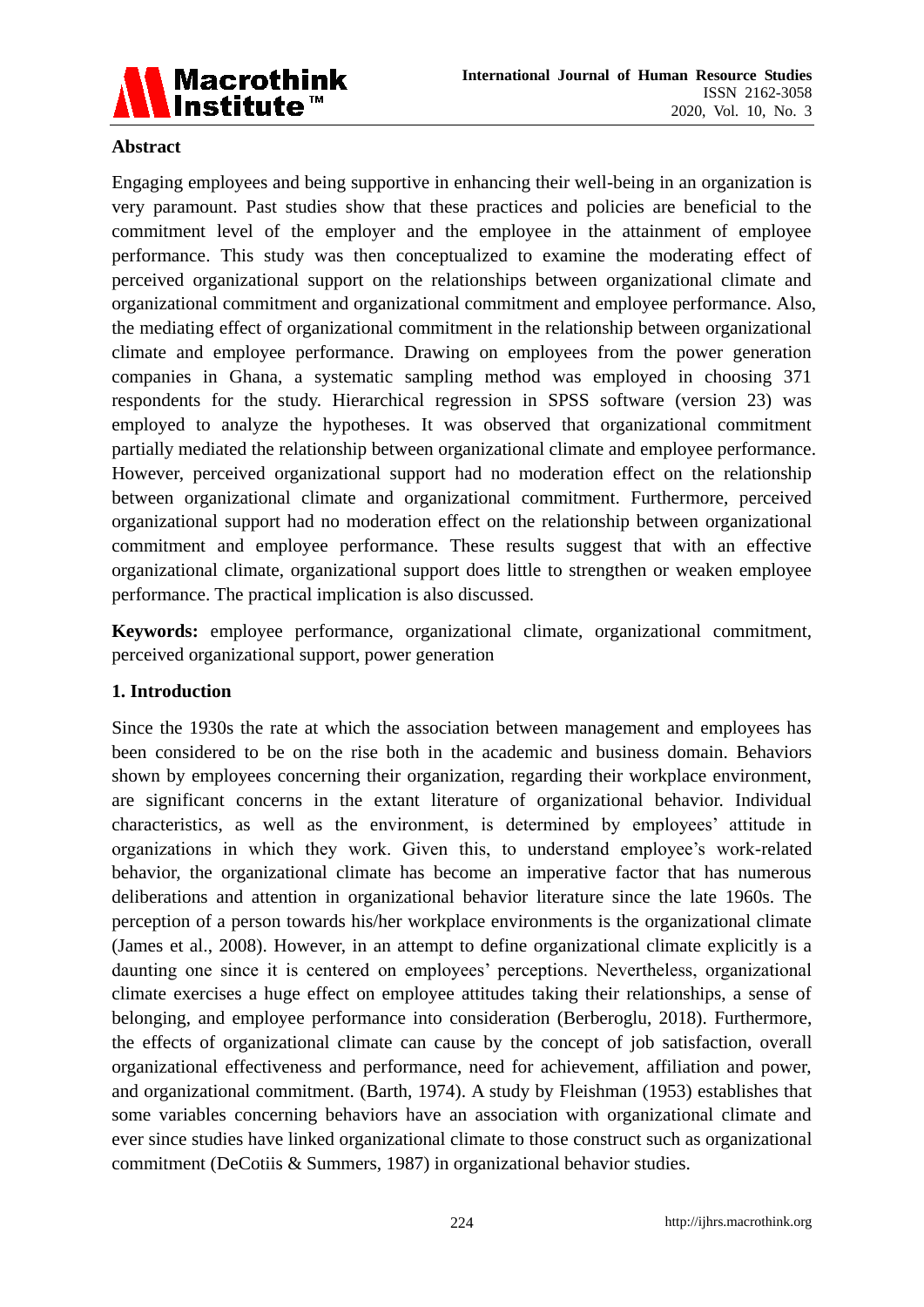

Theoretically, organizational commitment towards an employee influences their performance and the organization as a whole, hence related. Organizational commitment has recently been embraced as an essential concept in the organizational study and very pivotal regarding employees' behavior in the workplace. Besides, Sipior and Lombardi (2019) reveal how best employees are recognized regarding a particular organization and how committed the organization is to its goals. Most research on organizational commitment has otherwise assumed it as a dependent or independent variable influencing work outcomes such as turnover antecedent variables and role conflict respectively (Cohen, 2017; Kim & Kim, 2018; Labrague et al., 2018). Furthermore, Iverson, McLeod, and Erwin (1996) opine in the work of ul Haq, Jingdong, Usman, and Khalid (2018) that the importance of organizational commitment stems from its impact as a "key mediating construct in determining organizational outcomes". Fast forward, Alansaari, Yusoff, and Ismail (2019) postulates that employee performance correlates and predictive by organizational commitment.

Conspicuously, the power industry of any country is crucial when it comes to socio-economic and infrastructural growth of which it would be suicidal when it receives less attention. Economically, every country "Power" supply is acclaimed to be the lifeblood of the economy ("World Bank, State of Electricity Access Report, World Bank Group, Washington DC, USA," 2017). Ghana's power supply sources are from hydroelectricity, thermal fueled by crude oil, natural gas, diesel, and solar. The generation of electric power in Ghana goes beyond its borders to her neighboring African countries (i.e. Togo, Benin, and Burkina Faso). South Africa is the only country in Africa that has high electric power accessibility followed by Ghana with about 83 percent in the year 2016 ("World Bank, State of Electricity Access Report, World Bank Group, Washington DC, USA," 2017). From the year 2006 to 2014, power crises ensue in Ghana leading to the reduction of one percent GDP growth yearly basis ("ISSER, Guide to Electric Power in Ghana, Resource Center for Energy Economics and Regulation: Institute of Statistical, Social and Economic Research, Accra, Ghana.," 2014). Indicating that power is vital and management of the companies generating should be more concerned about how organizational climate and organizational support would influence the organizational commitment to influence employee performance.

Despite this, it is noteworthy to have high support from the organization to help employees in the attainment of performance. Theoretically, it is considered that the central behavior of employees is characterized by the quality relationship between superiors and subordinates (Balwant, Birdi, Stephan, & Topakas, 2019). However, the rate at which an organization values employee's contributions and how concern the organization is to employees' well-being represents perceived organizational support (Eisenberger, Huntington, Hutchison, & Sowa, 1986), hence, improving employee performance. Also, perceived organizational support is related to employees' psychological well-being, and behaviors supportive to the organization (Eisenberger & Stinglhamber, 2011; Eisenberger, Stinglhamber, Vandenberghe, Sucharski, & Rhoades, 2002). According to organizational support theory, perceived organizational support is noted to influence organizational commitment by social exchange and self-enhancement processes (Eisenberger & Stinglhamber, 2011). Nevertheless, several researchers have overlooked the moderating effect of perceived organizational support in the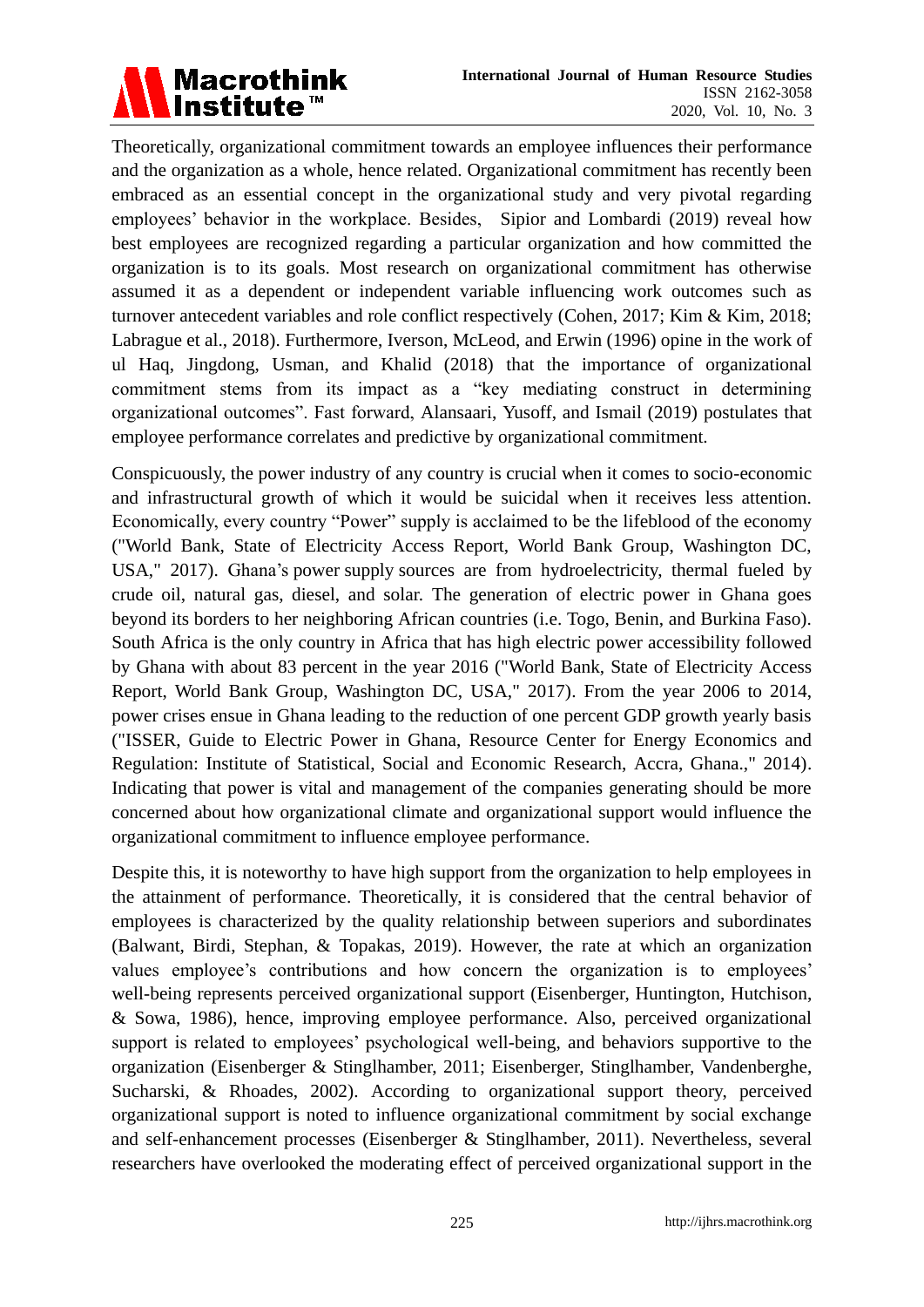

relationship between organizational and employee performance in the power industry (Githinji & Gachunga, 2017; Liu, Gyabeng, Joshua Atteh Sewu, Nkrumah, & Dartey, 2019). Therefore, we sought to examine whether perceived organizational support, which develops employees' share values and well-being with organizations are phenomenal to the power industry employees' performance in Ghana. Owing to this, the study, thus, aims to; (a) determine the influence of organizational climate on employee performance, (b) test the mediating effect of organizational commitment in the relationship between organizational climate and employee performance, and (c) explore the moderating effect of perceived organizational support on the relationship between organizational climate and organizational commitment as well as organizational commitment and employee performance.

## **2. Literature and Hypotheses Development**

## *2.1 Organizational Climate and Employee Performance*

Ali, Lei, and Wei (2018) describe organizational climate as a shared perception of what an organization is like in terms of organizational units' activities, strategies, processes, routines and rewards, and planned behaviors. Employee performance is a positive contribution toward the performance of the organization that can be measured by leaders through different mechanisms (Mensah, Yamoah, & Adaramola, 2019; Saleem, Bhutta, Nauman, & Zahra, 2019). Ekawati and Tjahjono (2019) postulate that the climate of an organization is the human environment in which the organization's employees do their jobs. Signifying that, essentially, all employees want a pleasant climate in carrying out their work. Huang, Gao, and Hsu (2019) posit that in an organization where employees who portray imbibe in them a harmonious organizational climate mostly get internal support to effectively enhance performance. Also, Qiu, Haobin Ye, Hung, and York (2015) were of the view that organizational climate does not represent stress on the organizational environment and the members' reasoning and attitudes, however, the outcome of employees' perception of work environment on the work motivation and performance to have an additional impact on employee performance. Universally, organizational climate is deemed by most scholars in this field of research as having a positive effect on the employee performance (Haryono, Ambarwati, & Saad, 2019; Manuaba, Sujana, & Widnyana, 2020). Thus, it is proposed that:

**H1:** Organizational climate has a positive influence on employee performance.

#### *2.2 Organizational Climate and Organizational Commitment*

The perception of an employee about an organization is determined by organizational climate (Seren Intepeler et al., 2019). Studies have shown that organizational commitment is positively influenced by the organizational climate in behavioral studies (Dorgham, 2012). When employees are committed to the survival of the organization, the insertion of the organizational climate becomes a link between the employees and the organization. Mostly, the goals of the organization are echoed by organizational climate, which is beneficial to the employees and assists in the enhancement of commitment among employees in the organization (Aktar & Pangil, 2018). Notably, variables under organizational climate such as leadership, motivation, and decision-making have been found by some studies as predictors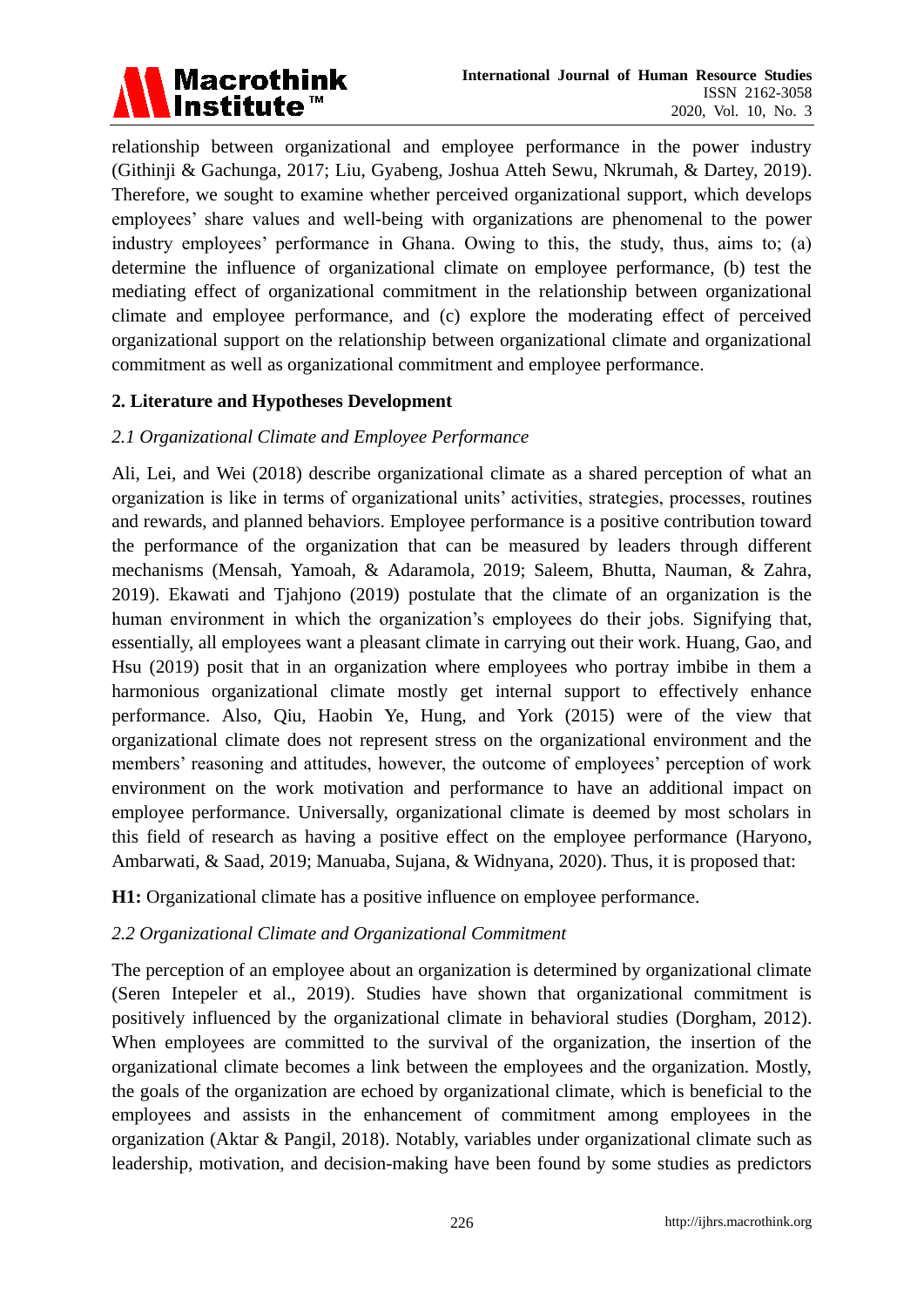

of organization commitment (Al-Madi, Assal, Shrafat, & Zeglat, 2017; Warsi, Fatima, & Sahibzada, 2009). Furthermore, it has been established that the relationship between organizational climate and organizational commitment helps in elucidating commitment, which predicts behaviors of employees such as absenteeism and turnover (Dorgham, 2012). Consequentially, bad production and poor quality of service which sometimes leads to a deprived corporate image are bound to happen when employees' commitment is underrated (McMurray, Scott, & Pace, 2004). Because of this, organizational climate creates awareness for employees in the organization they find themselves in as the organization is committed to them in their activities. Hence, we hypothesized that;

**H2:** Organizational climate will exert a positive effect on organizational commitment.

# *2.3 Perceived Organizational Support and Organizational Commitment*

The conception of commitment is as a result of employee and organization exchange relationship. Commitment has been theorized as a connection to the organization as a result of employee exchange services for rewards from the organization (Bar-Haim, 2019). Perceived organizational support as an antecedent is regarded as an employee commitment to the organization and is seen as attitudes that are connected by the social exchange theory. Employees characterized by trust of support in their organization mostly espouse a high feeling of commitment. Research has it that there is a positive association between perceived organizational support and organizational commitment for related motives. Precisely, when employees perceive that an organization is committed by making available a supportive environment for employees, employees then repay by being committed as espoused in the reciprocity norm (Gouldner, 1960; Kurtessis et al., 2017). Moreover, employees develop a high sense of trust in the organization and become highly committed when they assert that the support they receive is genuine and is of high commitment from the organization (Zagenczyk, Purvis, Cruz, Thoroughgood, & Sawyer, 2020). Sometimes through the improvement of shared values in an organization, perceived organizational support can predict organizational commitment (Meyer, Becker, & Van Dick, 2006). Thus, we proposed that:

**H3:** Perceived organizational support will positively predict organizational commitment.

# *2.4 Organizational Commitment and Employee Performance*

The influence of organizational commitment on performance is a relationship that several studies have endeavored to discover (Suliman, 2002). Commitment as a concept was first offered to literature by Becker in 1960. Becker (1960) defined commitment as "one mechanism producing consistent human behavior". Emphatically, the notion that non-committed employees are less enthused in achieving organizational performance is real compared to committed employees. Also, organizational commitment intuitively explore as a key to the fulfillment of high-performing employees. However, Carmeli and Freund (2004) assess that "clearly the least encouraging finding that has emerged from studies of commitment is a rather weak relationship between commitment and job performance". Besides, organizational commitment influences performance sometimes through the influence of motivation. Conversely, Ekwunife, Egunlusi, and Chikwe (2019) surmise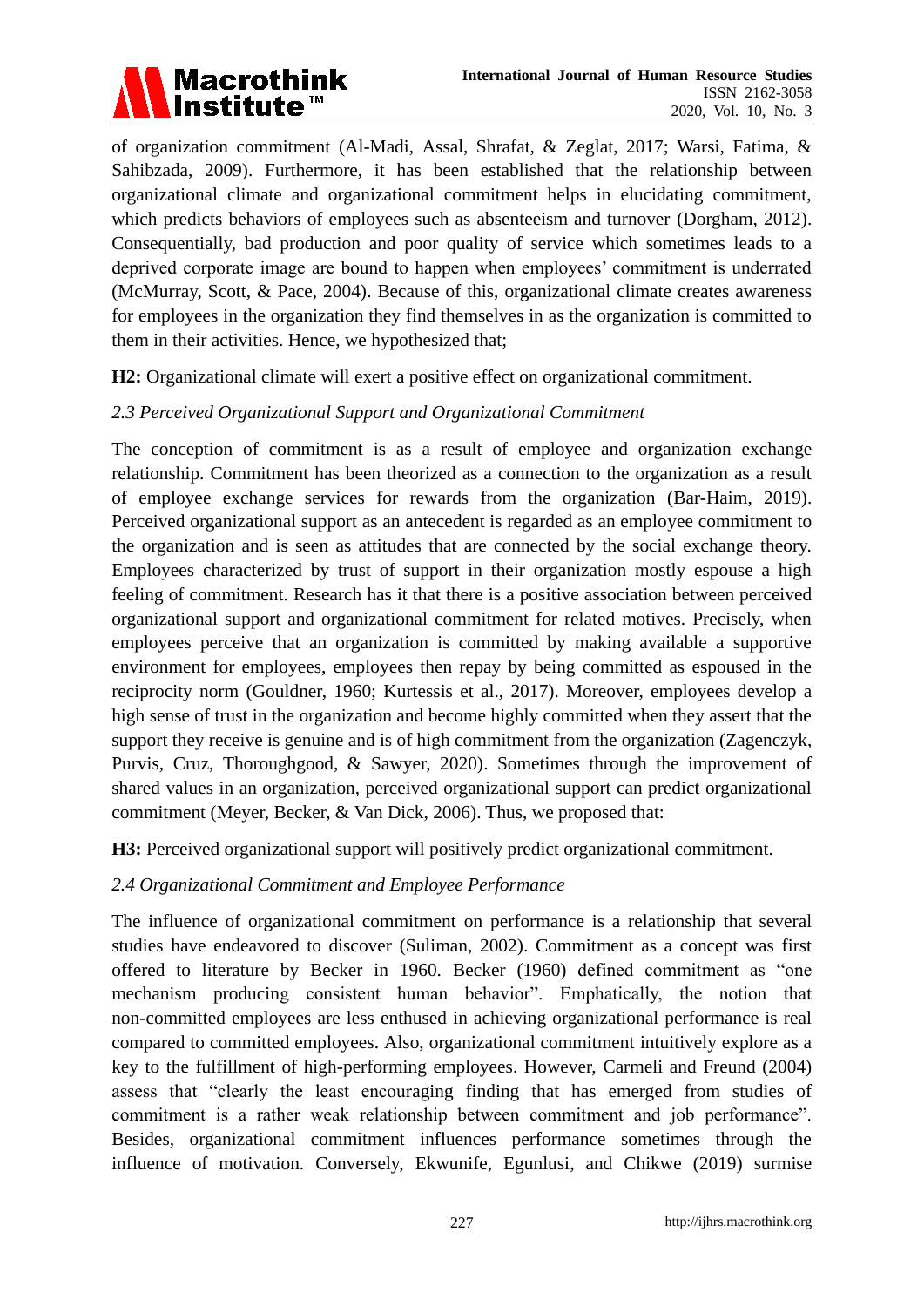

commitment as a combination of human influence and human understanding. Furthermore, Bhatti, Shah, and Jariko (2019) certified commitment as a diverse approach that its effect is felt in developing ability and results such as motivation and enhanced performance in human resource management. Hence, it is hypothesized that;

**H4:** Organizational commitment positively influence employee performance.

# *2.5 The Mediating Role of Organizational Commitment*

The organizational commitment reflects the psychological commitment exercise by both an employee and an organization (Mathieu & Zajac, 1990). Also, researchers have defined organizational commitment as the devotion and loyalty of an employee towards an organization (Cohen & Kirchmeyer, 1995; Meyer & Allen, 1997; Thakur, Vetal, & Bhatt, 2020). Furthering, Porter, Steers, Mowday, and Boulian (1974) describe organizational commitment as "the relative strength of an individual's identification with and involvement in a particular organization". Hence, (Silalaiy, 2019) is of the view that to understand the workplace behavior of an individual, organizational commitment is regarded as a facilitating variable. Notwithstanding the challenges confronted by researchers in the measurement of employee performance and perceived associations between attitudes and performance, researchers linger to find the theoretical and empirical state of these relationships. The norms, values, and techniques that employees share, which is found to be social behavior, forms a vital element of organizational climate (Mayer, Schneider, & Barbera, 2014). One of the organizational factors that have a significant impact on organizational commitment is the organizational climate. In an organization, the goals reflect the atmosphere that will grow its workers as it offers a good working environment that promotes job satisfaction and therefore increases the level of commitment in an organization. (Bahrami, Barati, Ghoroghchian, Montazer-alfaraj, & Ezzatabadi, 2016). Several studies have shown that organizational climate has positive effects on organizational commitment (Dorgham, 2012). Moreover, Samancioglu, Baglibel, and Erwin (2020) also reveal that organizational climate has a positive association with employee commitment in an organization. Studies have revealed that organizational commitment has a positive influence on several organizational outcomes such as employee motivation, job satisfaction, (Naquin & Holton III, 2002), and performance (Vaughn, 2018). Hence, we hypothesize that;

**H5:** Organizational commitment will mediate the relationship between organizational climate and employee performance.

# *2.6 The Moderating Role of Perceived Organizational Support*

Engaging perceived organizational support, social exchange theory and organizational support theory becomes very paramount in demystifying organizational climate. Based on Organizational Support Theory, it is highly believed that employees' attribution about the organization's commitment to employee acceptance of positive and negative treatment intensely depends on perceived organizational support. Besides, Eisenberger et al. (1986) assessed perceived organizational support as "the extent to which the organization values its employees' contributions and cares about their well-being". Therefore, a supportive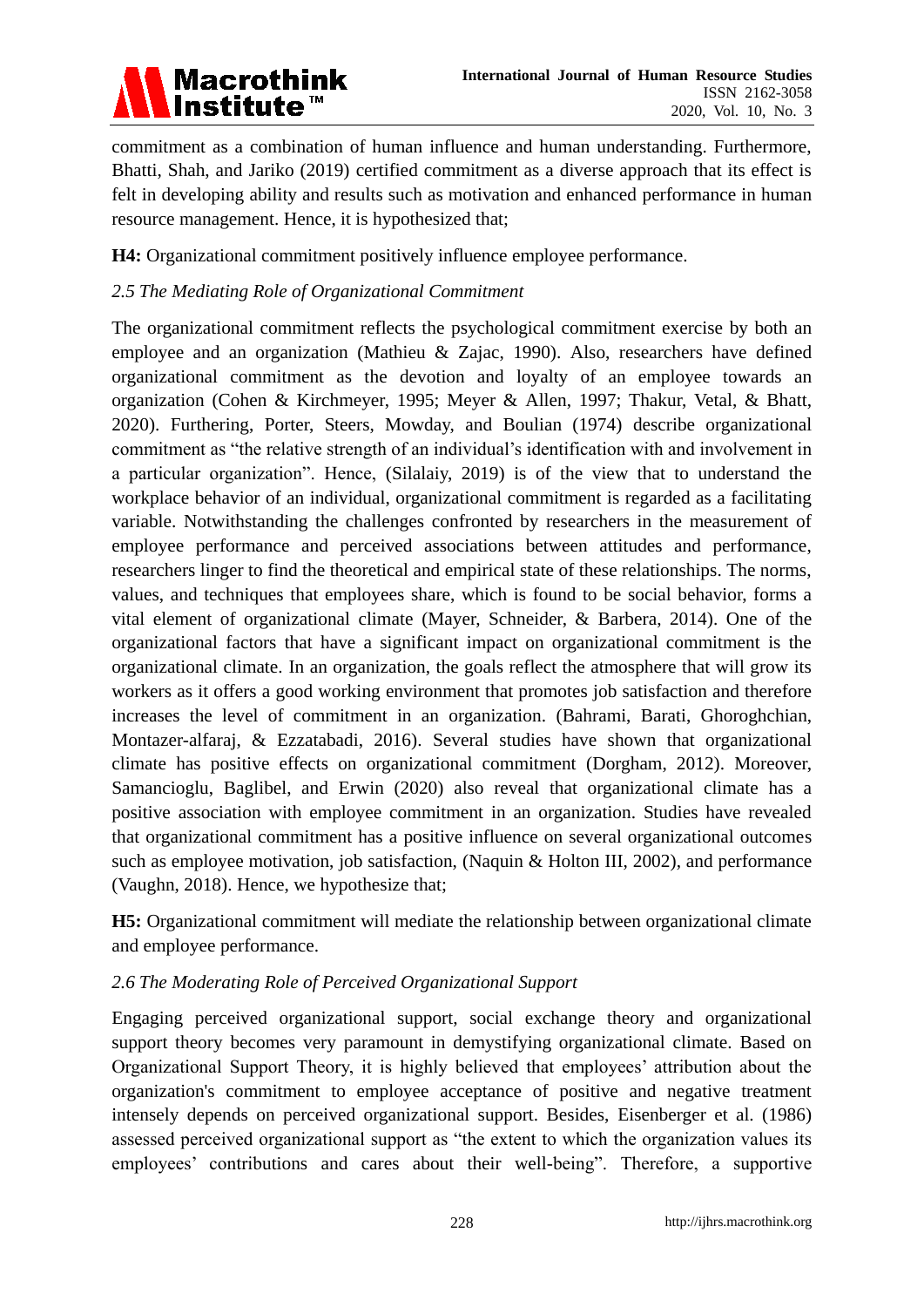

organization is committed to its employees (Malatesta, 1997). Emphatically, centered on the extant literature, we suggest that perceived organizational support may decide the degree of the relationships; organizational climate and organization commitment, organization commitment, and employee performance. Henceforth, the exchange between supervisor and employee improves through the kind of support envisaged by perceived organizational support.

Empirically, it is viewed that perceived organizational support surges employees' perceptions about the greater input made by organizations is higher in rewarding them. Otherwise, Li, Zhang, Yan, Wen, and Zhang (2020) opine that whether an organization will or not reward the input made by itself to employees is sometimes assessed by perceived organizational support. Empirically, an indication from previous studies establishes that perceived organizational support is influenced and associated with employee satisfaction (Putsom & Sattayawaksakul, 2019) leading to employee performance. Hence, we hypothesized that;

**H6:** Perceived organizational support will moderate the relationship between organizational commitment and employee performance.

**H7:** Perceived organizational support will moderate the relationship between organizational commitment and employee performance.



Figure 1. Conceptual framework

# **3. Materials and Methods**

# *3.1 Participants*

This study used a questionnaire to gather data on how employees in the power industry in Ghana view the effect of organizational climate on employee performance. Participants engaged were from the various power generation and supply companies in Ghana. Earlier to the investigation, the HR managers were officially contacted and we delivered our consent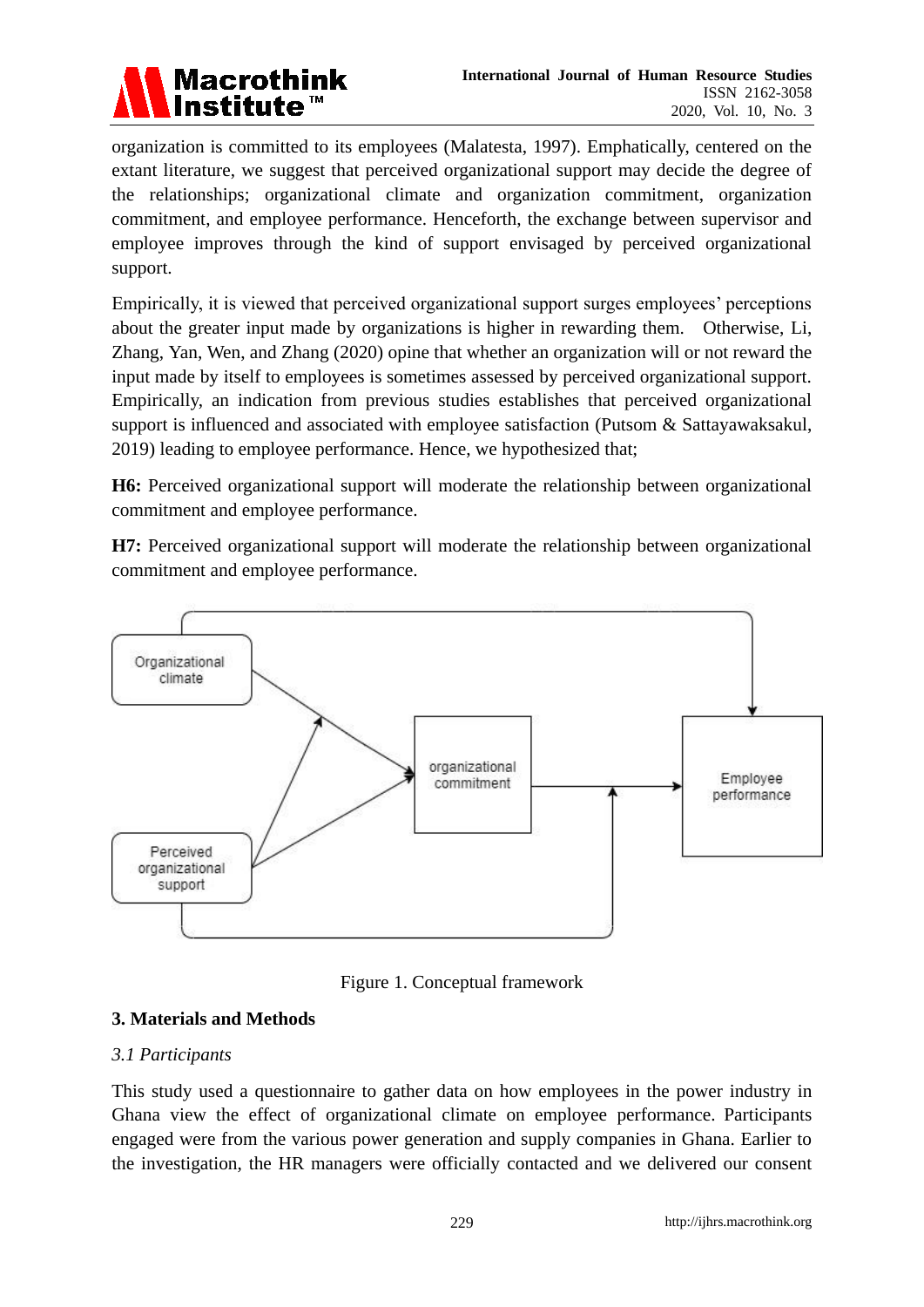

form, demanding permission for the survey. From the various HR managers, we acquired a staff list together with each staff's registered number. Adopting the list, systematically, the pool of staff was sampled by choosing participants whose staff numbers ended in two even numbers. In total, 515 employees were chosen and we distributed questionnaires to them together with a cover letter and a return envelope. Before responding, participants were briefed that their involvement was anonymous and voluntary. After working hours, they completed the questionnaires in a conference room so as not to interrupt their work. Participants were then given the chance to win for themselves prizes such as tickets to movies, restaurants, and football matches in return for their selfless participation. Subsequently, we collected the completed questionnaires directly on-site with 371 responses being valid representing 72%.

Owing to this, 193 were males representing 52% and 178 females representing 48%. With age, 25 ranges from 18 to 25 representing (6.7%), 332 ranges from 26 to 45 representing 89.5%, 14 ranges from 46 to 60 which represented 3.8%. 149 representing 40.2% as postgraduate degrees, bachelor and higher national diploma were 219 representing 59%, while professional education were 3 representing 0.8%. Job title recorded 84 employees as laborers, 131 technicians, 134 engineers, and others were 22 (i.e., 14 national service personnel and 8 attachment personnel) employees representing 22.6%, 35.3%, 36.1%, and 6% respectively. Length of service recorded 41 (11%) for less than a year, 1-5 years were 185 (49.9%), 108  $(29.1\%)$  represented 6-10 years, 11-15 were 36  $(9.7\%)$  and only 1 $(0.3\%)$  represented more than 15 years.

#### *3.2 Measures*

The main variables for this study are Organizational Climate, Organizational Commitment, Perceived Organizational Support, and Employee Performance. The measurement items for this study were adopted from previous studies. 5 point Likert-scale  $(1 =$  strongly disagree to 5 = strongly agree) was used to measure all items. **Organizational Climate** was measured with the short scales developed by CLIOR Scale Peña Suárez, Muñiz Fernández, Campillo Álvarez, Fonseca Pedrero, and García Cueto (2013) which is made up of 15 items with a sample as "When I do something well, my superiors congratulate me". The variable had a Cronbach alpha coefficient value of  $(\alpha=0.94)$ . **Organizational Commitment** was measured with 6 items developed by (Kalleberg & Knoke, 1996) with a sample item as "I am proud to be working for this organization". The organizational commitment had  $(\alpha=0.90)$  as its Cronbach alpha coefficient value in the study depicting high internal consistency. **Perceived Organizational Support** scale was adapted from (Eisenberger et al., 1986). They developed 36 items to measure Perceived Organizational Support but for this study 17 items that surpass the factor loading threshold were chosen and modified to suit the purpose of this study, with Cronbach alpha coefficient of ( $\alpha$ =0.93), indicating high internal consistency. The scale has a sample item as "the organization strongly considers my goals and values". **Employee Performance** was measured with 6 items scales adopted from the work of Salanova, Agut, and Peiró (2005) which had a composite reliability value of 0.88. This scale was measured with empathy and excellent performance as the two main dimensions. Empathy has a sample item as "Employees are able to put themselves in the customers' place", whereas excellent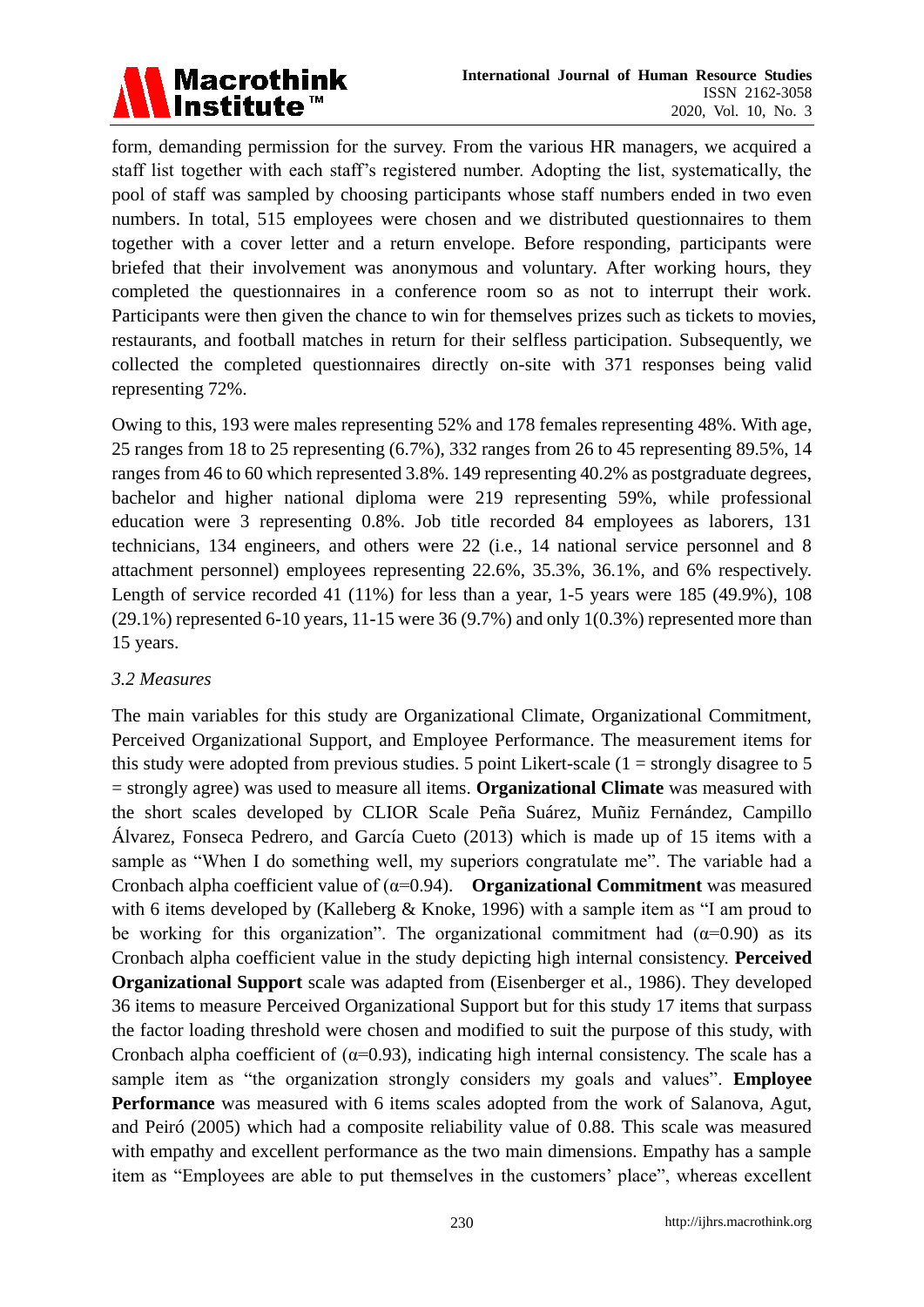

performance has a sample item as "Employees do more than usual for customers". Also, in this current study, the employee performance construct was measured as one – dimensional construct which had a composite reliability of 0.91, since the dimensions had good internal consistency. It is usually advisable to analyze such a scale as a single score by averaging across items (Erdogan & Enders, 2007; Lapointe et al., 2019).

## *3.3 Control variables*

Gender, age, educational qualification, job title, and length of service were used as control variables since they are related to Organizational Climate, Organizational commitment, Perceived Organizational Support, and Employee Performance as depicted in the correlation matrix table.

## *3.4 Data analysis*

The descriptive statistics and correlations of the various variables used for the survey were first analyzed in this research. Statistical Package for Social Science (SPSS) version 23 was used to conduct Exploratory Factor Analysis (EFA) to establish items that loaded appropriately under their respective components. Items that loaded inappropriately were deleted due to the result of the EFA. In all 16 items (5 items from organizational climate scale, 1 item from organizational commitment scale, 8 items from the perceived organizational support scale, and 2 items from employee performance scale) were deleted from the data before further analysis could be carried. Items deleted totaled 16 (36.36%) out of 44 items and did not affect the reliability, validity, and unidimensionality of the measures. Amos version 21 was then employed to conduct the Confirmatory Factor Analysis (CFA). Hierarchical regression analysis was then employed as the core statistical technique in SPSS version 23 to estimate the path analysis. Baron and Kenny (1986) procedures were followed for performing mediation-moderation analysis.

#### **4. Results**

Means, standard deviations, reliability, validity, and inter-factor correlations of the scales used for this study are presented in table 1. The organizational climate had positive and significant correlations with employee performance thereby suggesting some preliminary support for H1. Again, organizational climate also had a positive and significant correlation with organizational commitment, hence, suggests some initial support for H2. Organizational commitment also had a significant positive correlation with employee performance, hence suggesting some level of support for H4.

| Variables                       | Mean  | <b>SD</b>   |                          |          |                          | 4 |  | 8 |  |
|---------------------------------|-------|-------------|--------------------------|----------|--------------------------|---|--|---|--|
| 1. Gender                       | l.480 | 0.500       | $\overline{\phantom{a}}$ |          |                          |   |  |   |  |
| $2. \text{Age}$                 | 1.970 | 0.323       | 0.038                    | $\sim$   |                          |   |  |   |  |
| 3. Educational<br>qualification |       | 1.606 0.505 | $.225**$                 | $-0.088$ | $\overline{\phantom{a}}$ |   |  |   |  |

Table 1. Reliability, validity and inter-factor correlation matrix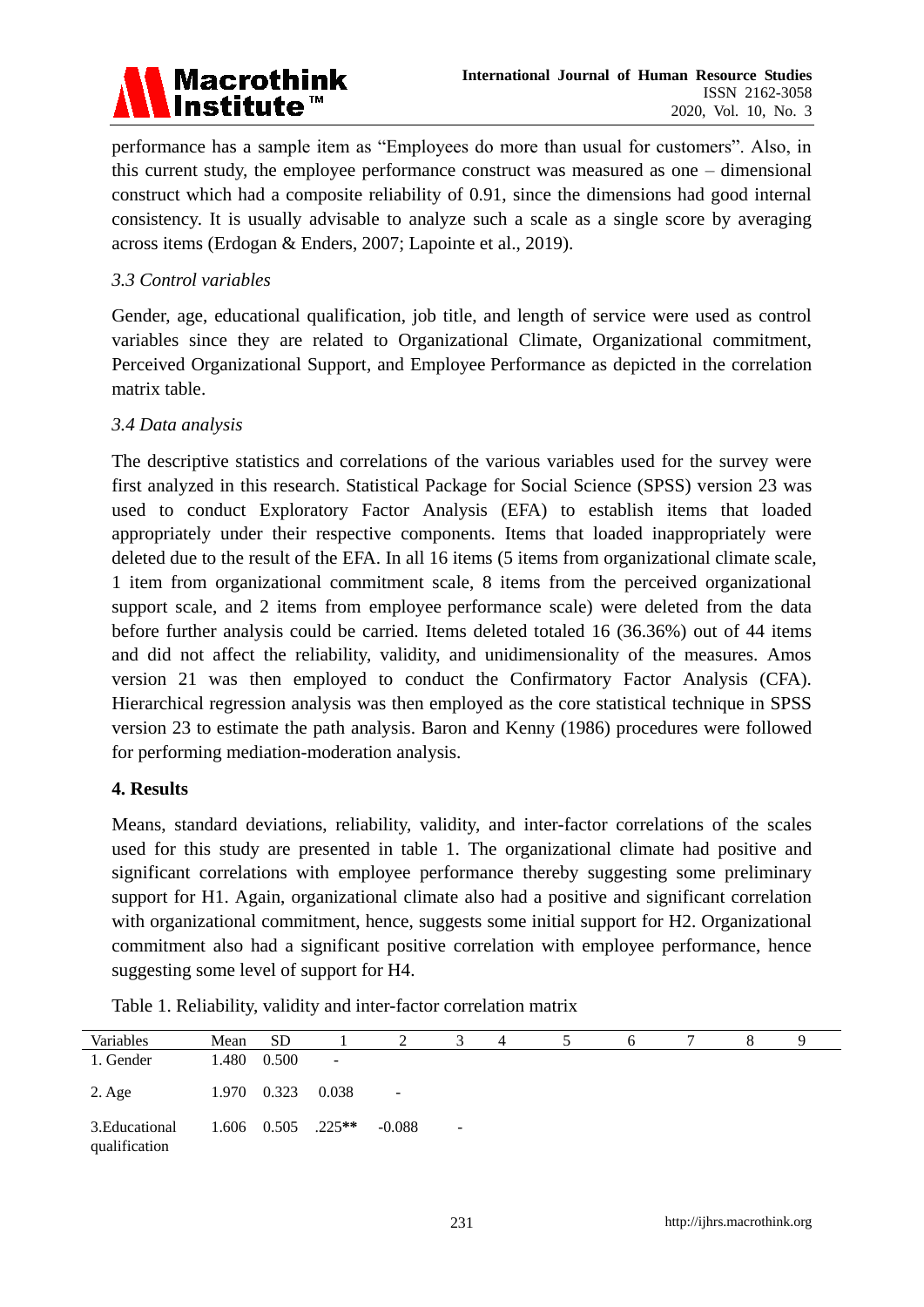

| 4. Job title                       | 2.253 | 0.873 | 0.03     | 0.036    | $.245**$ |           |                |                |                |                |       |
|------------------------------------|-------|-------|----------|----------|----------|-----------|----------------|----------------|----------------|----------------|-------|
| 5. length<br>of service.           | 2.383 | 0.818 | 0.006    | $-0.069$ | $-0.053$ | $-.216**$ |                |                |                |                |       |
| 6. Organizational<br>climate       | 3.723 | 0.919 | $-0.036$ | $-172**$ | $.221**$ | $-0.099$  | $-.216**$      | 0.782          |                |                |       |
| 7. Organizational<br>commitment    | 3.632 | 0.984 | $.131*$  | $-126*$  | $-.110*$ | $-0.03$   | $-0.099$       | $.214**$       | 0.814          |                |       |
| 8.Employee<br>performance          | 3.188 | 1.096 | 0.074    | $-0.011$ | $.151**$ | $-0.006$  | $-0.03$        | $.478**$       | $.182**$       | 0.849          |       |
| 9. Perceived<br>organizational     | 3.383 | 0.847 | $-0.079$ | $-173**$ | 0.046    | $-.124*$  | $-0.006$       | $.463**$       | $.247**$       | $.114*$        | 0.794 |
| support<br><b>AVE</b><br><b>CR</b> |       |       |          |          |          |           | 0.611<br>0.940 | 0.662<br>0.906 | 0.721<br>0.911 | 0.630<br>0.938 |       |

SD (Standard Deviation) Construct Reliability (CR); Average Variance Extracted (AVE); \*p<0.05; \*\*p<0.01; \*\*\*p<0.001. Discriminant validity is presented in bold along the diagonal line of the inter-factor correlation matrix.

## *4.1 Unidimensionality, Reliability, Validity and Inter-Factor Correlation*

To test for the reliability and validity, the analysis was then performed for the variables using Amos version 21 plug-ins developed by Gaskin and Lim (2016). These plug-ins generate the construct validity, convergent validity (average variance extracted), and discriminant validity as well as generate a correlation matrix table using standardized coefficients and coefficients of inter-factor correlations. From table 1, the construct reliability (CR) of the variables ranged from 0.906 to 0.940 which surpass 0.70 threshold suggested by Nunnally (1978), hence, shows high internal consistency. The average variance extracted (AVE) for the variables ranged from 0.611 to 0.721 which surpasses the 0.50 threshold suggested by Nunnally (1978), hence, signposts high convergent validity. The discriminant validity bolded and shown along the inter-factor correlation matrix was also greater than the correlation coefficients, hence, indicating that the variables are distinct from each other.

A further validity test was conducted for the unidimensionality of the variable and how it fits the data set. CFA was then performed to validate the following; A normed chi-square  $(X^2/df)$ of 3 or less, SRMR of 0.08 or less, RMSEA of 0.08 or less, TLI of 0.90 or higher and CFI of 0.90 or higher depicts a great sign of unidimensionality for the data set (Byrne, 1994; Issac, Rajendran, & Anantharaman, 2006). Also, it indicates that the model excellently fits the data. Afterwards, the CFA results show the overall model had an  $X^2/df = 2.852$ , SRMR = 0.055, RMSEA =  $0.071$ , TLI = 0.916, and CFI = 0.924, which is an indication that the model fits the data well.

# *4.2 Hypothesis Testing*

# 4.2.1 Model Testing of the Major and Mediating Effects

Hierarchical regression was performed on the bases of the control variables by using SPSS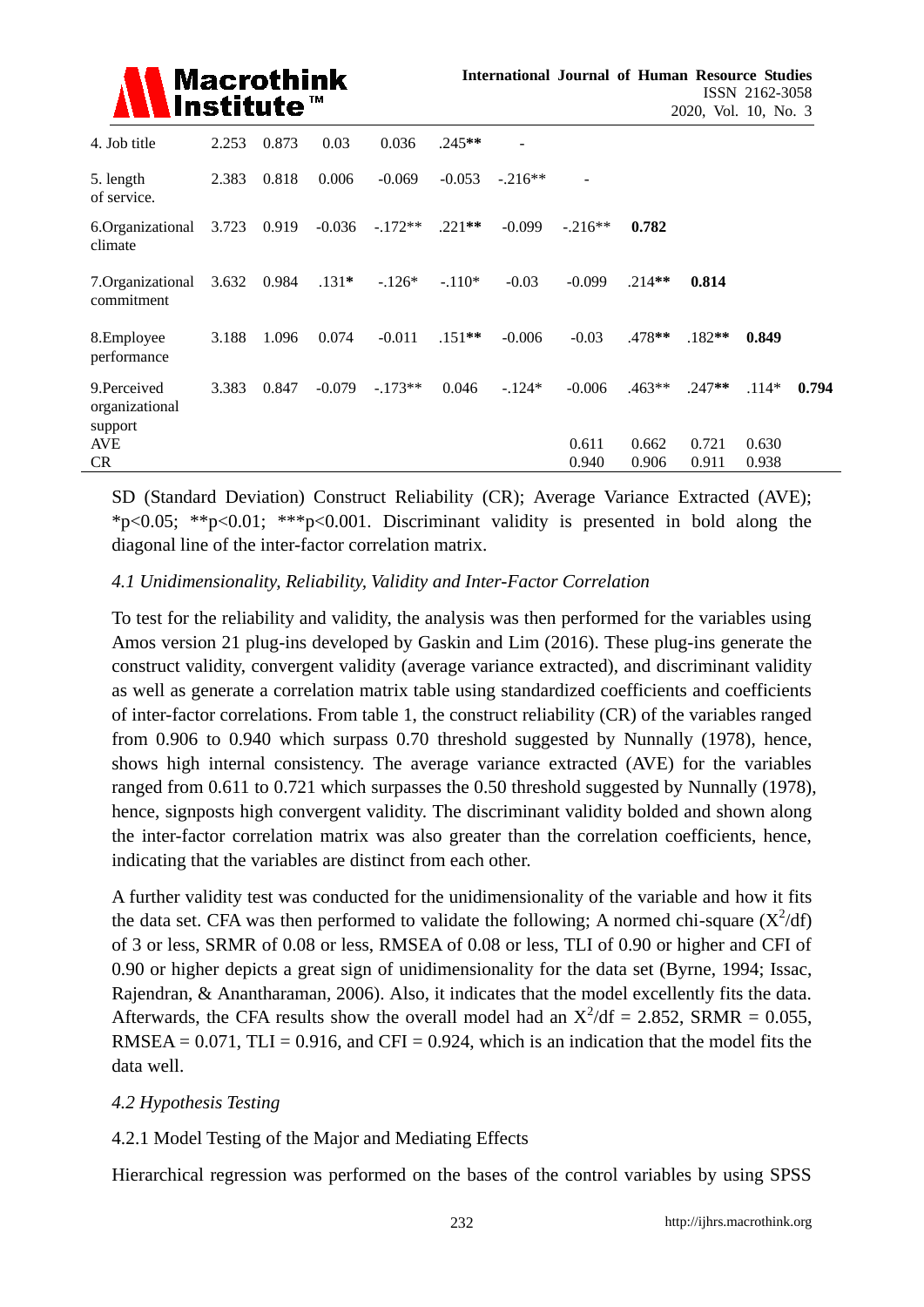

version 23 to estimate the relationships among the variables. The results are shown in Table 2. From table 2, it is noticeable that organizational climate exerted a positive and significant influence on employee performance and organizational commitment in Model 2 and Model 3 respectively, hence, supports H1 and H2. Perceived organizational support, in model 3, positively and significantly predicted organizational commitment, hence, supports H3. In Model 4 in Table 2, the organizational commitment had a positive and significant influence on employee performance when it was treated as an independent variable thereby supports H4. From Model 5 in Table 2, when employee performance was regressed on both organizational climate and organizational commitment, organizational climate predicted employee performance positively and significantly whereas organizational commitment also positively and significantly predicted employee performance. This provides evidence that organizational commitment partially mediated the relationship between organizational climate and employee performance, hence, H5 is supported.

| Variables and analysis steps   | Employee    | Employee    | Organizational     | Employee    | Employee    |  |
|--------------------------------|-------------|-------------|--------------------|-------------|-------------|--|
|                                | performance | performance | commitment         | performance | performance |  |
|                                | Model 1     | Model 2     | Model <sub>3</sub> | Model 4     | Model 5     |  |
| First step (Control variables) |             |             |                    |             |             |  |
| constant                       | 2.994 ***   | 0.598       | 2.856***           | 1.948***    | 0.245       |  |
| Gender                         | 0.093       | 0.169       | $0.403***$         | 0.016       | 0.120       |  |
| Age                            | $-.010$     | 0.197       | $-.293$            | 0.093       | 0.234       |  |
| Educational qualification      | $0.330**$   | 0.039       | $-.441***$         | $0.402***$  | 0.094       |  |
| Job title                      | $-.079$     | 0.025       | 0.063              | $-.080$     | 0.094       |  |
| Length of service              | $-.116$     | $-.026$     | $-.040$            | $-.104$     | $-.021$     |  |
| Second step                    |             |             |                    |             |             |  |
| Organizational climate         |             | $0.647***$  | $0.184**$          |             | $0.624***$  |  |
| Perceived<br>organizational    |             | $-.153*$    | $0.217***$         |             | $-.179**$   |  |
| support                        |             |             |                    |             |             |  |
| Third step                     |             |             |                    |             |             |  |
| Organizational commitment      |             |             |                    | $0.225$ *** | $0.124*$    |  |
| $R^2$                          | 0.033       | 0.255       | 0.146              | 0.072       | 0.266       |  |
| $\Delta R^2$                   | 0.033       | 0.222       | 0.085              | 0.038       | 0.232       |  |
| $\mathbf{F}$                   | 2.529***    | 17.784***   | 8.855***           | 4.687***    | 16.389***   |  |

Table 2. Hierarchical Regression Analysis of Variables

Note:  $R^2=R$  squared;  $\Delta R2 = R$  squared change; \*\*\*=Sig. at 0.001; \*\*=Sig. at 0.01; \*=Sig.at 0.05

# 4.2.2 Model Testing of the Moderating Effect of Perceived Organizational Support

Testing for the moderating effect of perceived organizational support on organizational climate and organizational commitment, the mean centralized method was used to centralize organizational climate and perceived organizational support variables to avoid multicollinearity. From Table 3, the organizational climate still exerted a positive and significant influence on an organizational commitment even with the presence of perceived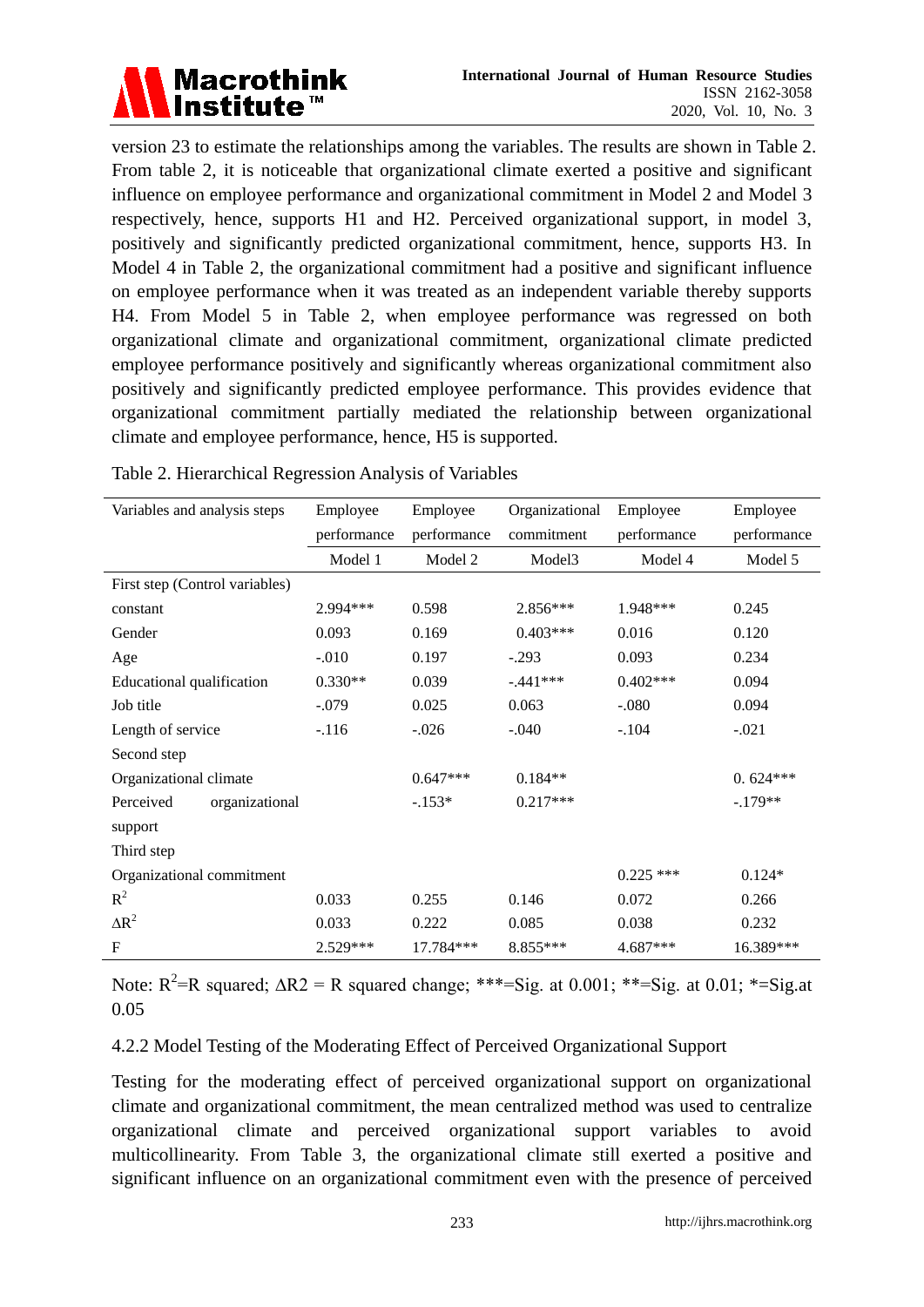

organizational support and the interaction term in Model 3. This provides further support for H2. Perceived organizational support had a positive and significant influence on organizational commitment providing further support for H3. Surprisingly, perceived organizational support could not exercise any effect on the relationship between organizational climate and organizational commitment in model 3 of Table 3. Therefore, perceived organizational support found no moderation effect on the relationship between organizational climate and organizational commitment, hence, H6 was not supported.

Table 3. Moderating Effect of Perceived Organizational Support on Relationship between Organizational Climate and Organizational Commitment

| Variables                                                 | Organizational Commitment |            |            |  |
|-----------------------------------------------------------|---------------------------|------------|------------|--|
|                                                           | Model 1                   | Model 2    | Model 3    |  |
| Constant                                                  | 4.661***                  | 2.856***   | 2.890***   |  |
| Gender                                                    | $0.342***$                | $0.403***$ | .430***    |  |
| Age                                                       | $-.457**$                 | $-.293$    | $-.284$    |  |
| <b>Educational qualification</b>                          | $-.321**$                 | $-.441***$ | $-.451***$ |  |
| Job title                                                 | .001                      | .063       | .064       |  |
| length of service                                         | $-.051$                   | $-.040$    | $-.038$    |  |
| Organizational climate                                    |                           | $.184**$   | $.178**$   |  |
| Perceived organizational support                          |                           | $.217***$  | $.205**$   |  |
| Organizational climate × Perceived organizational support |                           |            | $-.059$    |  |
| R2                                                        | .061                      | .146       | 0.148      |  |
| $\triangle R2$                                            | .061                      | .085       | 0.088      |  |
| $\mathbf{F}$                                              | 4.722***                  | 8.855***   | 7.879***   |  |

Note:  $R^2 = R$  squared;  $\Delta R2 = R^2$  change; \*p<0.05; \*\* p< 0.01; \*\*\*p<0.001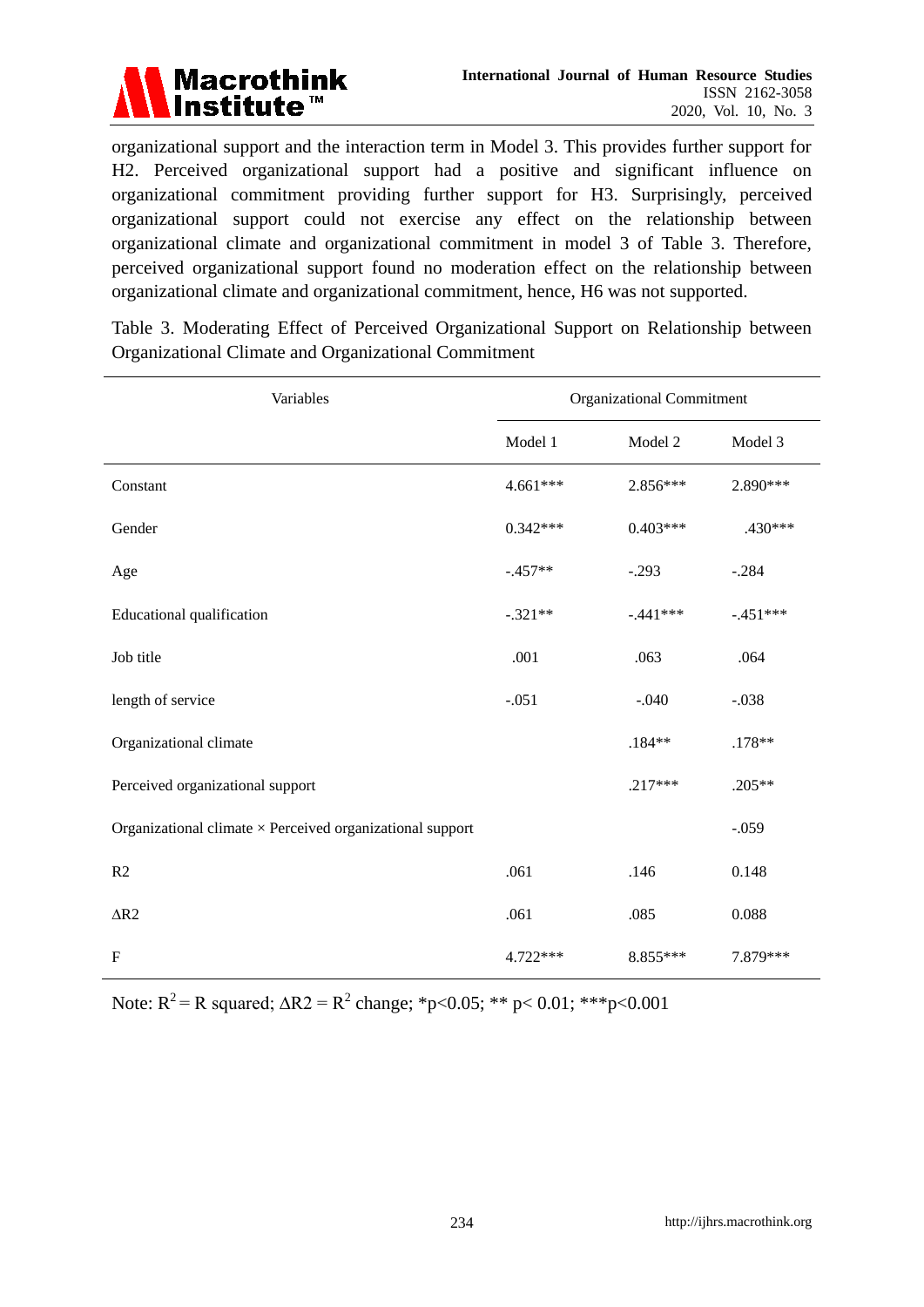

Note: OC= Organizational climate; OCS= Organizational commitment; POS= Perceived organizational support

Figure 2. Moderating effect of Perceived Organizational Support on Organizational Climate and Organizational Commitment

# 4.2.3 Model Testing of the Moderating Effect of Perceived Organizational Support

In an attempt to estimate whether perceived organizational support could moderate the relationship between organizational commitment and employee performance, perceived organizational support and organizational commitment were mean-centered to avoid of multicollinearity. From Table 4, organizational commitment again had a positive and significant influence on employee performance in Model 3 after being centralized providing further support for H4. Perceived organizational support, although could not have a positive and significant influence on employee performance, however, it predicted employee performance positively. The interaction effect of perceived organizational support and organizational commitment on the relationship between organizational commitment and employee performance was positive although not significant. This, however, suggests that perceived organizational support could not moderate the relationship between organizational commitment and employee performance, hence H7 is not supported.

Table 4. Moderating Effect of Perceived Organizational Support on the Relationship between Organizational Commitment and Employee Performance

| Variables | <b>Employee Performance</b> |           |           |  |  |
|-----------|-----------------------------|-----------|-----------|--|--|
|           | Model 1                     | Model 2   | Model 3   |  |  |
| Constant  | $2.994***$                  | $1.661**$ | $1.662**$ |  |  |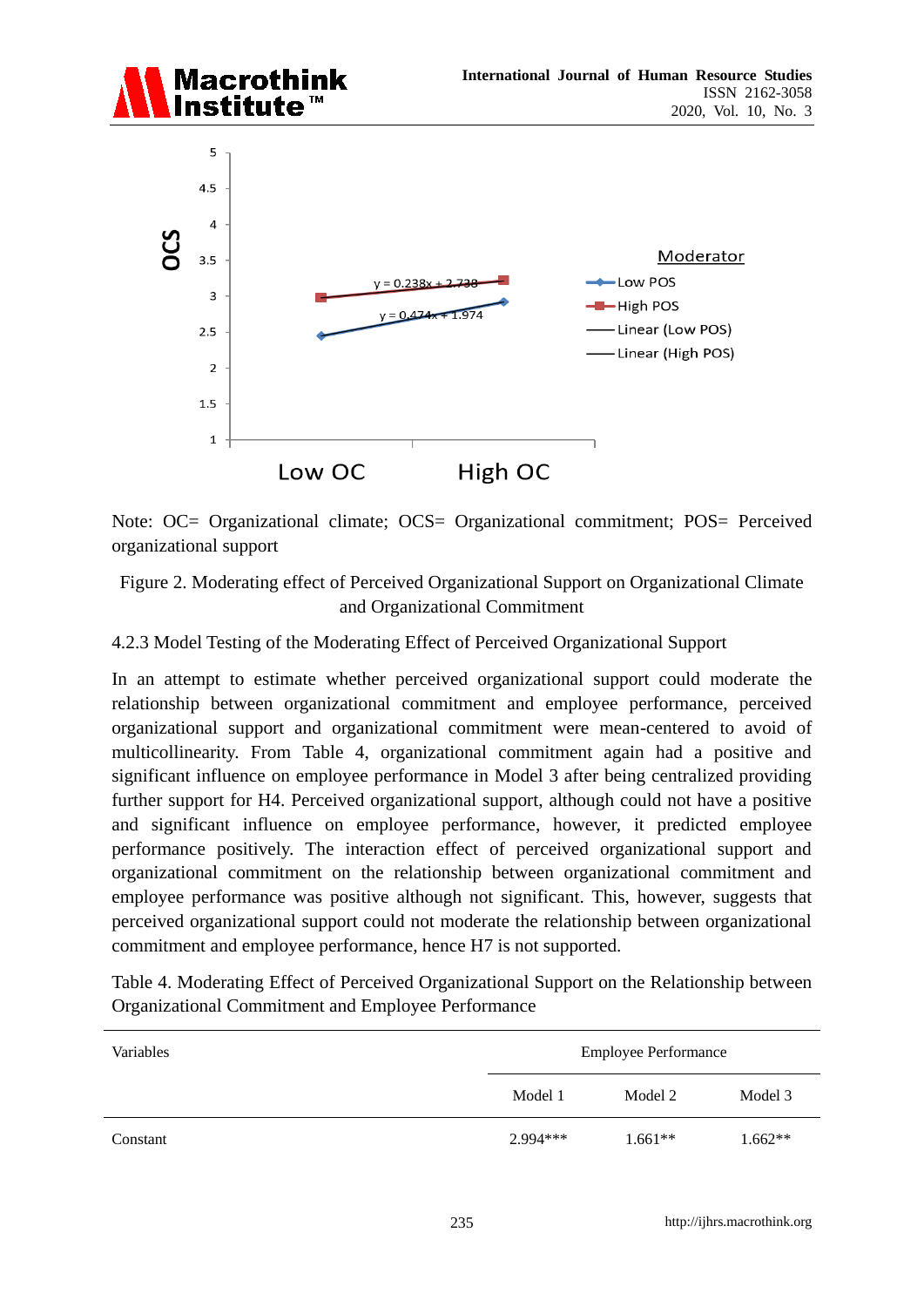

| Gender                                                                 | .093     | .036       | .036      |
|------------------------------------------------------------------------|----------|------------|-----------|
| Age                                                                    | $-.010$  | .120       | .107      |
| Educational qualification                                              | $.330**$ | .383***    | .388***   |
| Job title                                                              | $-.079$  | $-.069$    | $-.065$   |
| length of service                                                      | $-.116$  | $-.110$    | $-.115$   |
| Organizational commitment                                              |          | $.205***$  | $.215***$ |
| Perceived organizational support                                       |          | .088       | .080      |
| Organizational commitment $\times$ Perceived organizational<br>support |          |            | .043      |
| R2                                                                     | .033     | .073       | .077      |
| $\triangle R2$                                                         | .033     | .042       | .044      |
| $\mathbf{F}$                                                           | 2.529*   | $4.252***$ | 3.775***  |

Note:  $R^2 = R$  squared;  $\Delta R2 = R^2$  change; \*p<0.05; \*\* p< 0.01; \*\*\*p<0.001



Note: OC= Organizational climate; POS= Perceived organizational support

Figure 3. Moderating effect of Perceived Organizational Support on Organizational Commitment and Employee Performance

#### **5. Discussion**

The purpose of this study was to examine how organizational climate leads to employee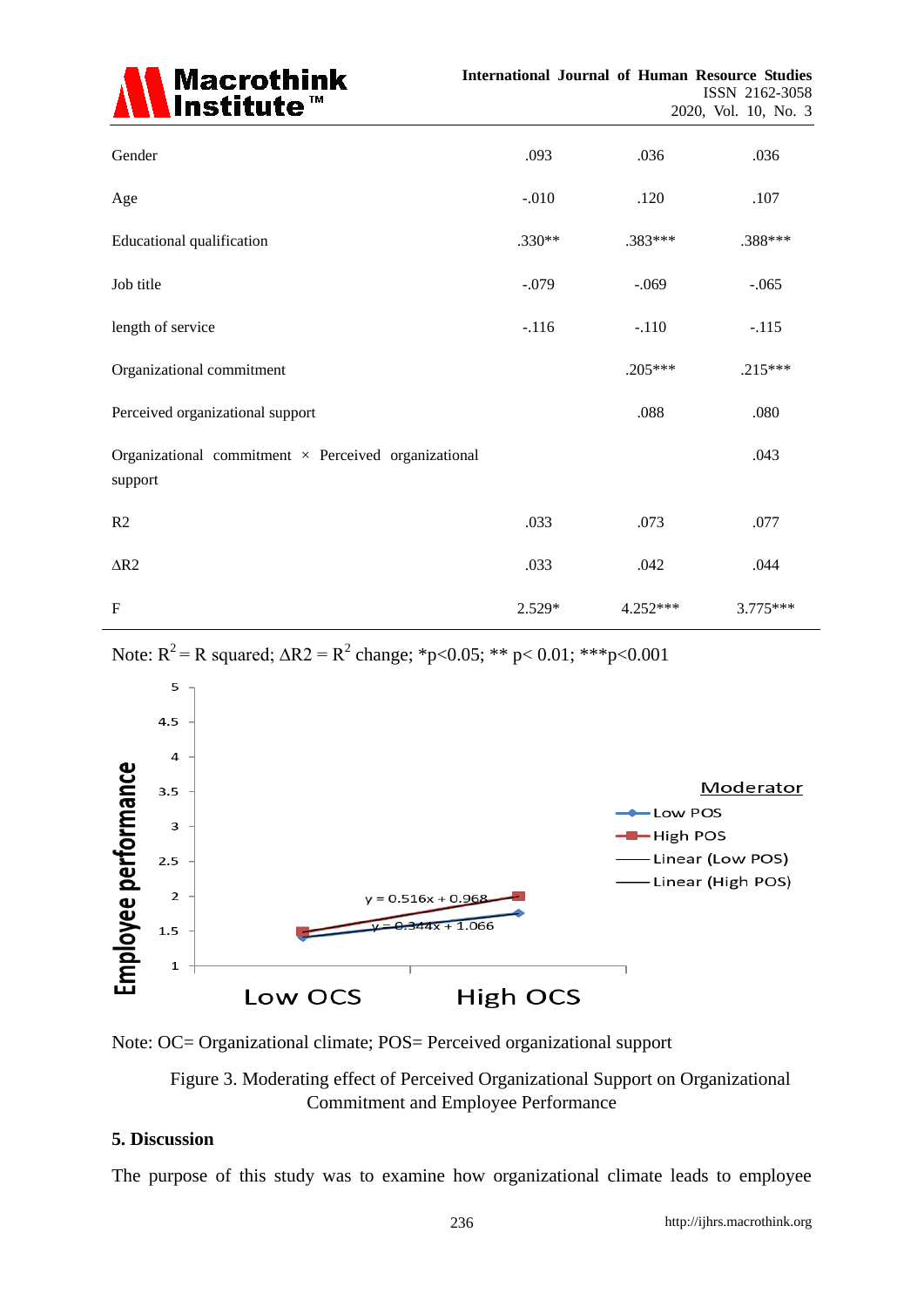

performance through the mediating effect of organizational commitment. We envisaged determining how perceived organizational support influence organizational commitment as well. The study also intended to examine the moderating role of perceived organizational support on the relationship between organizational climate and organizational commitment as well as the relationship between organizational commitment and employee performance. This study is to find the over-arching instinct that perceived organizational support influence the positive relationship between organizational climate and organizational commitment. Consequently, the findings support the assertion that organizational climate predicts employee performance and also, perceived organizational support predicts organizational commitment (Githinji & Gachunga, 2017; McMurray et al., 2004; Miao & Kim, 2010).

Primarily, the current research contributes to the organizational climate literature by introducing a mediating mechanism that supports the explanation of the relationship between organizational climate and employee performance. Previous studies establish that the relationship between organizational climate and employee performance is positive. Particularly, in a study by Woznyj, Heggestad, Kennerly, and Yap (2019), affective commitment at the employee level was used in exercising the mediating effect of organizational climate on employee performance. However, this present study proposes an organizational climate to act as an independent variable by influencing organizational commitment, which is the main job attitude of employees to influence their performance. In turn, having a strongly committed organization is valuable in terms of employee performance. Moreover, a study by Manuaba et al. (2020) employed the organizational climate as an independent variable to establish its positive influence on employee performance through job satisfaction. Conversely, although with a different mediating mechanism, organizational commitment, this study similarly established a positive relationship between organizational climate and employee performance. Deduction from our study could be that organizational climate can positively influence employee performance irrespective of the mediating mechanism engaged since a partial mediating influence effect was achieved on the relationship. Hence, this presupposes that superiors are rewarding the activities of subordinates while others failed in rewarding, occasioning in organizational commitment partially mediating the relationship between organizational climate and employee performance. Moreover, in the work of Aube, Rousseau, and Morin (2007), perceived organizational support was employed as an independent variable to establish a direct positive effect with organizational commitment to influence employee performance. The study engaged the three dimensions of organizational commitment (affective, normative, and continuance) at the employee level to establish employee commitment to perform. However, this study sought to use perceived organizational support to identify how the support workers gain exhibits organizational commitment and how holistically the organization is committed to the employees at an organizational level. Inference from this could be that the support management gives to workers such as fairness, supervisor support, and organizational rewards and favorable job conditions go a long way to exhibit how committed the organization is to the employees (Bishop, Scott, Goldsby, & Cropanzano, 2005; Rhoades & Eisenberger, 2002). Employees mostly give out their best to achieve performance when the necessary support related to their work is received.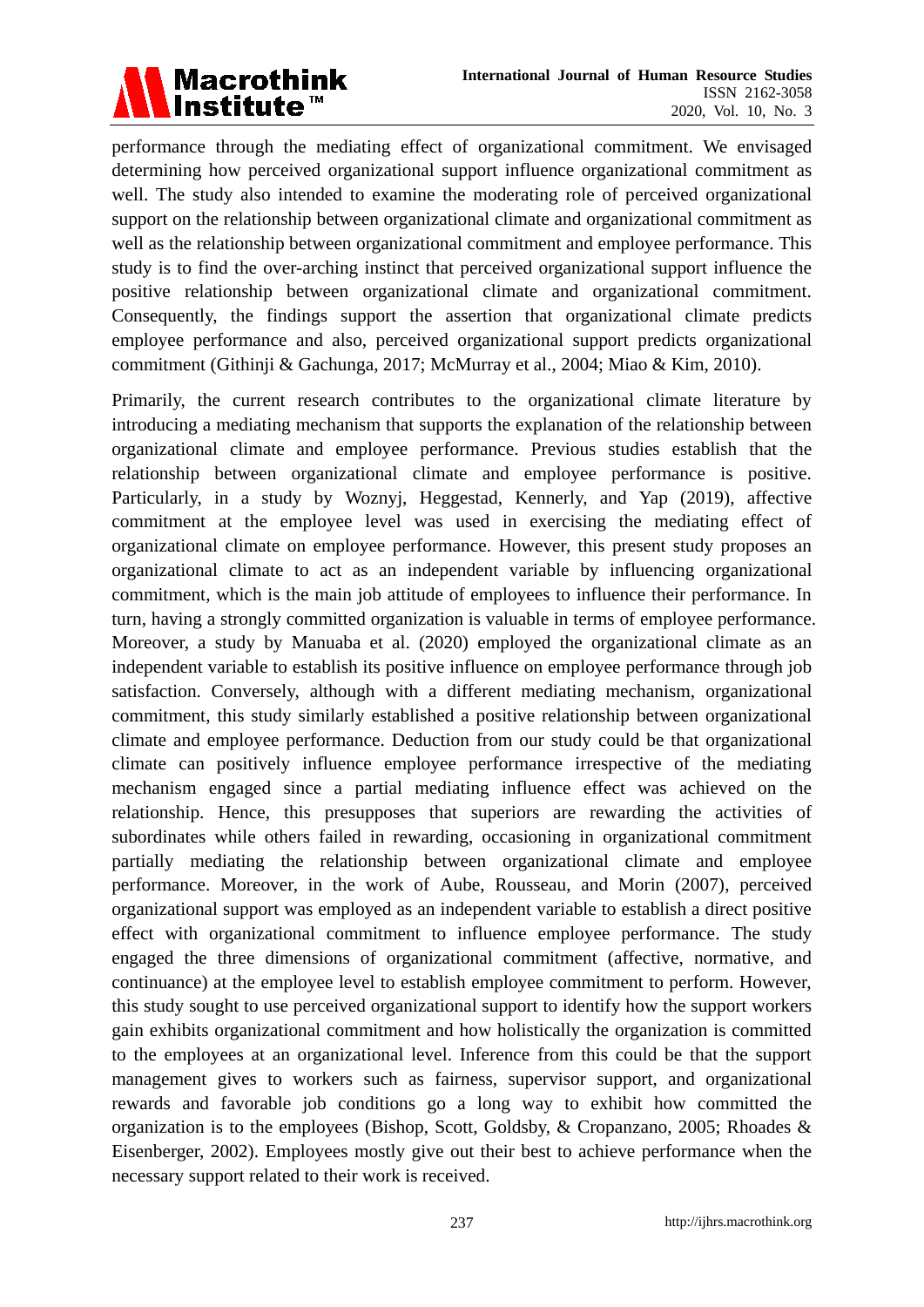

This finding is in line with the theory of social exchange, organizational support theory and earlier empirical studies (Blau, 1964; Conway & Coyle‐Shapiro, 2012; Settoon, Bennett, & Liden, 1996), which indicates that most actions that emanate responsibilities and commitment to trust, loyalty and mutuality are relationships that develop over time (Roch et al., 2019). The results disclose that when organizational climate prevails in the organization, employees repay by performance to the support received and also become very committed to the organization which also was validated by organizational support theory. This, in turn, exhibits high influence on organizational climate on employee performance and high influence of perceived organizational support on organizational commitment.

In an attempt to deliver further comprehension, the moderating role of perceived organizational support was examined on the relationship between organizational climate and organizational commitment. Perceived organizational support exercised no impact on the relationship between organizational climate and organizational commitment. This revelation was astonishing as it shows that with a quality climate environment, support from the organization does not yield any impact on organizational commitment level. This means that the support employees gain from managers depicting the commitment level of the organization, in ensuring performance could not materialize in the organization while the commitment level was high. It again suggests that support from management may not be the right support employees needed such as technical support, carrier development, and training and development. Again, the policies that are meant to harness the well-being of the employees such as the psychological, environment, physical, and social status of the employees were not encouraging. Moreover, the interaction in Figure 2, shows that perceived organizational support dampens the positive effect on the relationship between organizational climate and organizational commitment. This is very detrimental to the success of the entity and management must provide key support needed. Moreover, a study by Yiing and Ahmad (2009) used organizational culture, which is organizational behavior, as a moderator, and found no effect on the relationship between organizational commitment and employee performance. However, perceived organizational support was used in mitigating the effect of organizational commitment on employee performance and found no effect. This indicates that irrespective of the support granted to employees if the organizational commitment is of enough relevance, the performance of employees would still be achieved. Although there was no moderating effect found, the effect was however positive. This is shown in Figure 3 where the interaction effect graphically depicts that perceived organizational support still is seen to strengthen the positive relationship between organizational commitment and employee performance. Implying that management needs to impact more on supporting employees so as improve upon their performance. Explicitly, this study adds to the existing body of knowledge by recognizing the continuous effects of organizational climate, perception of organizational support, and organizational commitment level on employee performance. The study revealed the mitigating effects of perceived organizational support that manifested in an organization lessening organizational commitment effect on employee performance, signifying that organizational climate predicted organizational commitment without any mitigating effects.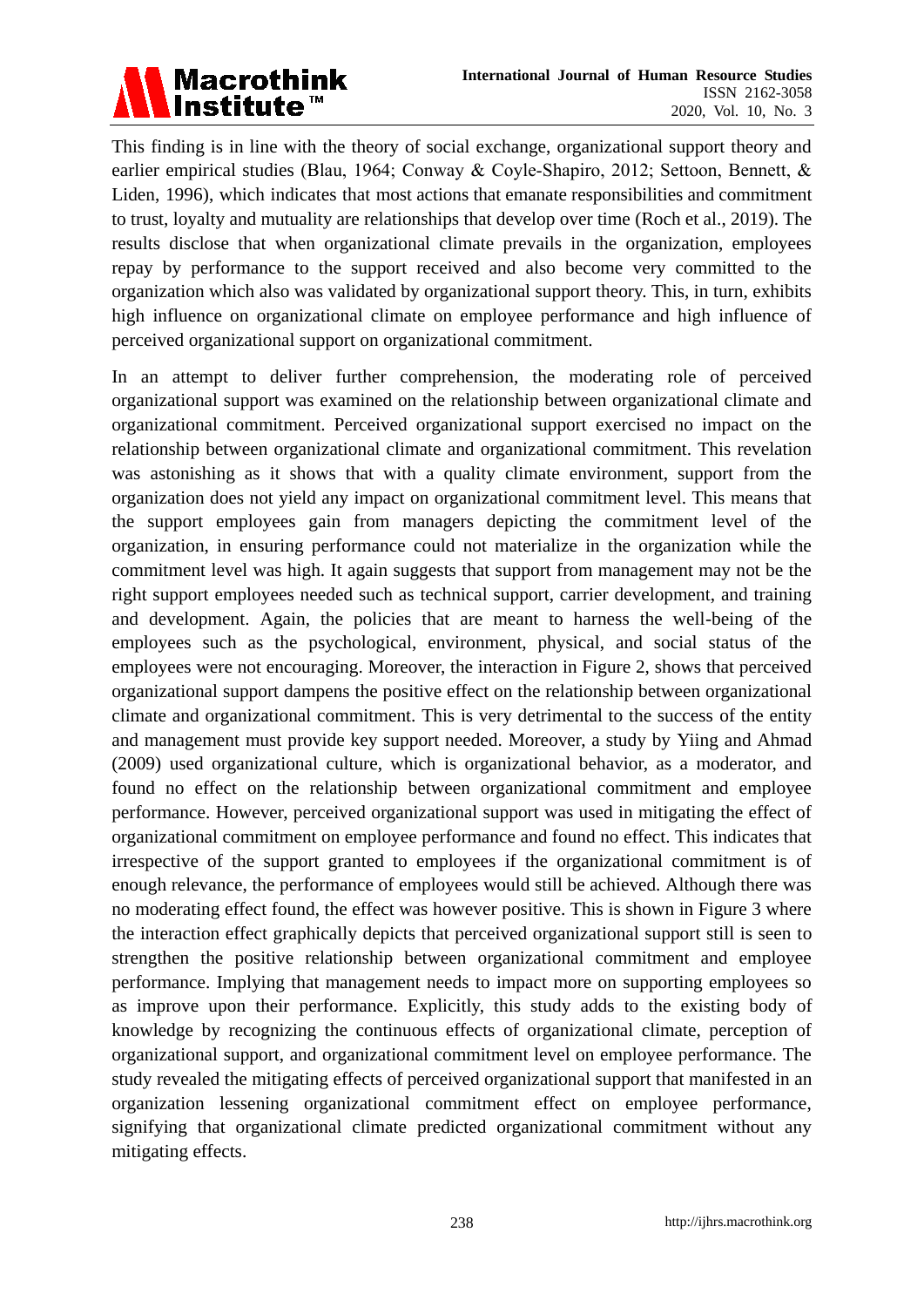

# **6. Conclusion**

Ultimately, in the present study, the effect of organizational climate on employee performance through the mediating effect of organizational commitment was evaluated. Moreover, perceived organizational support effect on organizational commitment was also tested. Also, this present study revealed that the organizational climate influences employee performance, while perceived organizational support predicted organizational commitment. It was found that organizational support that is known to directly predict employee performance through organizational commitment, however, led to a decline in performance. The assertion that a committed organization assists employees to achieve performance was also found in this study. Results were found to be consistent with social exchange theory (Blau, 1964), which states that the voluntary actions of individuals that are motivated by the returns they are expected to bring and typically do bring from others. In contrast to our anticipation, perceived organizational support could not moderate the relationship between organizational climate and organizational commitment as well as the relationship between organizational commitment and employee performance relationship. The results indicate that the managers of the power companies should take a key interest in strengthening the climate environment and also maintain the organizational commitment level to the employees. Hence, with the right organizational climate and organizational commitment, the performances of employees are assured. To conclude, we believe that prospect researchers in the future would continue investigating these constructs.

### **7. Implication of the Study**

Although this study is contributing theoretically to organizational climate and perceived organizational support literature as well as organizational commitment, some management implications need to be practiced. First, good relationships with supervisors through the creation of an environment of trust leads to employee performance. Communication should be a vital element between the supervisor and the employee who is receiving support and feedback when the need arises. Besides, adopting the climate of solidarity and hope without fear improves employee performance. Moreover, innovative contributions are an important phase where employees take full responsibility for their jobs and can take initiatives that need to be welcome by management. Also, suggestions about the work that employees table are to be given an audience by supervisors which improves participative management and is very useful in decision making (Anthony, 1978; Ibrahim & Bahyaye, 2019). This makes employees more responsible and also shares authority which contributes to employee performance and increases commitment level.

Second, based on the social exchange theory and the reciprocity norm (Blau, 1964; Gouldner, 1960), it is very critical when it comes to the perception employees have about equity and fairness distribution and rewards (Cropanzano, Anthony, Daniels, & Hall, 2017). Given this, rewards should be offered to employees by managers and also supervise the equitable distribution of rewards which creates a positive climate. Not satisfying this may cause a reverse impact since there could be a possible perception of unfairness.

Third, managers are to provide technical, psychological, physical, and social support, in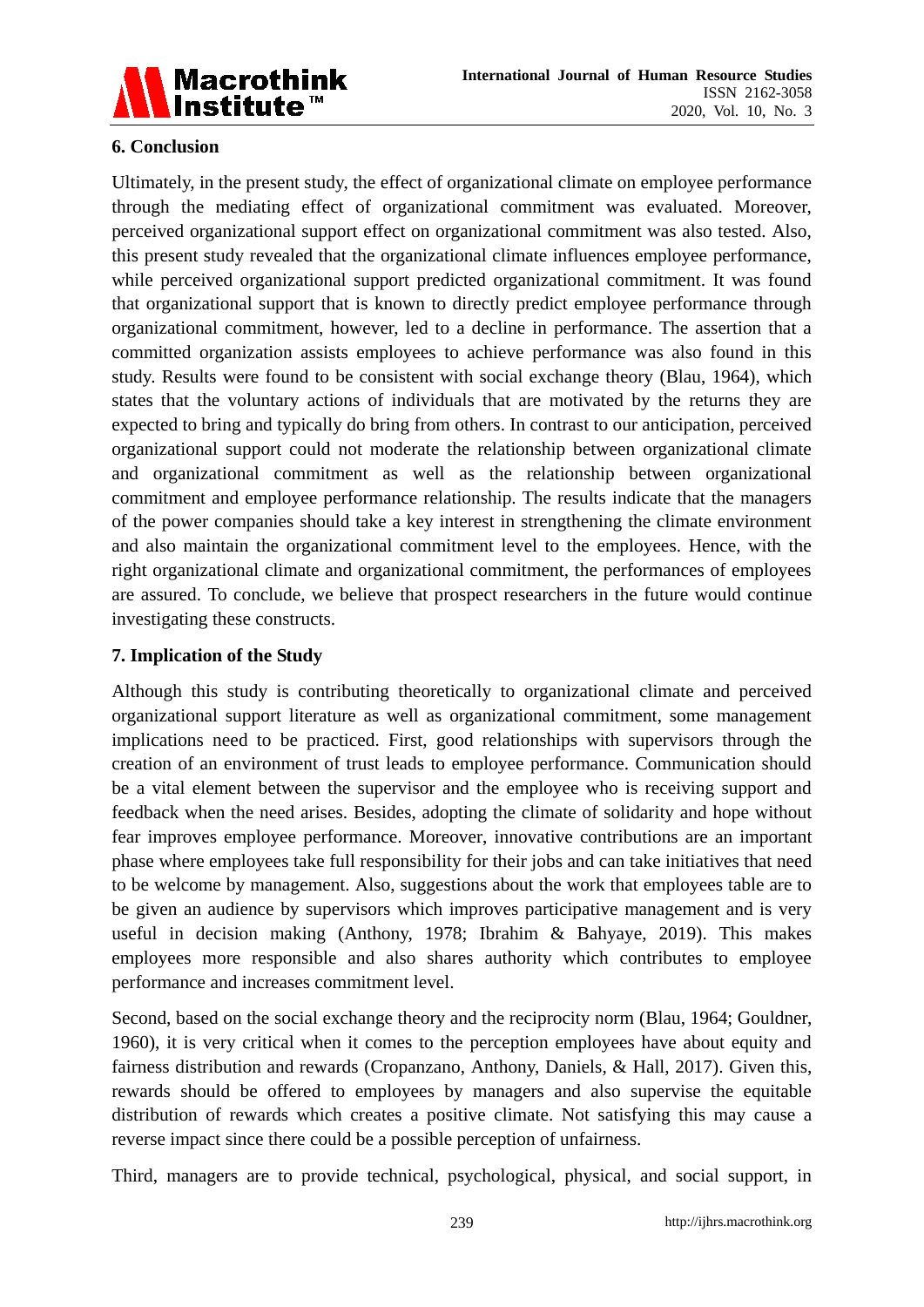

consonance with the work. Support from managers will, in turn, increase the commitment level to employees since they view it as a sign of collective minds in an organization (Weick & Roberts, 1993). According to Malatesta (1997), supportive organizations are committed to their employees. Social exchange theory describes how two or more parties come to exchange resources, how successions of exchanges proceed, and how exchanges influence the relationship between the parties involved (Cropanzano et al., 2017). This implies that as employees receive support from their managers it becomes a norm to perform to achieve the aspirations of the organization as employees feel that is the only way to pay back to their employers.

## **8. Limitations and Future Research Prospects**

Even though this article extensively established the effects of perceived organizational support on how employees perform, the findings also have some limitations. The companies used for the study are parent companies that have a quite number of outlets that are subsidiaries, however, this study concentrated on only the parent company. Therefore, future studies should consider the subsidiary companies. Again, future researchers should consider the use of a longitudinal design in the variable measurement in order not to affect the generalization of findings which may have a limitation to problem-solving.

#### **Acknowledgment**

We are very grateful to Professor Yongyue Zhu, School of Management, Jiangsu University for his enormous guidance through this study. Also, to Mrs. Agartha Obeng, Internal Audit Department, Kumasi Technical University, and Albert Henry Ntarmah, School of Finance, Jiangsu University for their exceptional contribution to the data collection.

#### **References**

Aktar, A., & Pangil, F. (2018). Mediating role of organizational commitment in the relationship between human resource management practices and employee engagement. *International Journal of Sociology and Social Policy*. <https://doi.org/10.1108/IJSSP-08-2017-0097>

Al-Madi, F. N., Assal, H., Shrafat, F., & Zeglat, D. (2017). The impact of employee motivation on organizational commitment. *European Journal of Business and Management, 9*(15), 134-145.

Alansaari, O., Yusoff, R., & Ismail, F. (2019). The mediating effect of employee commitment on recruitment process towards organizational performance in UAE organizations. *Management Science Letters, 9*(1), 169-182.<https://doi.org/10.5267/j.msl.2018.10.007>

Ali, M., Lei, S., & Wei, X.-Y. (2018). The mediating role of the employee relations climate in the relationship between strategic HRM and organizational performance in Chinese banks. *Journal of Innovation & Knowledge, 3*(3), 115-122.<https://doi.org/10.1016/j.jik.2016.12.003>

Anthony, W. P. (1978). *Participative management* (Vol. 69): Addison-Wesley Reading, Mass.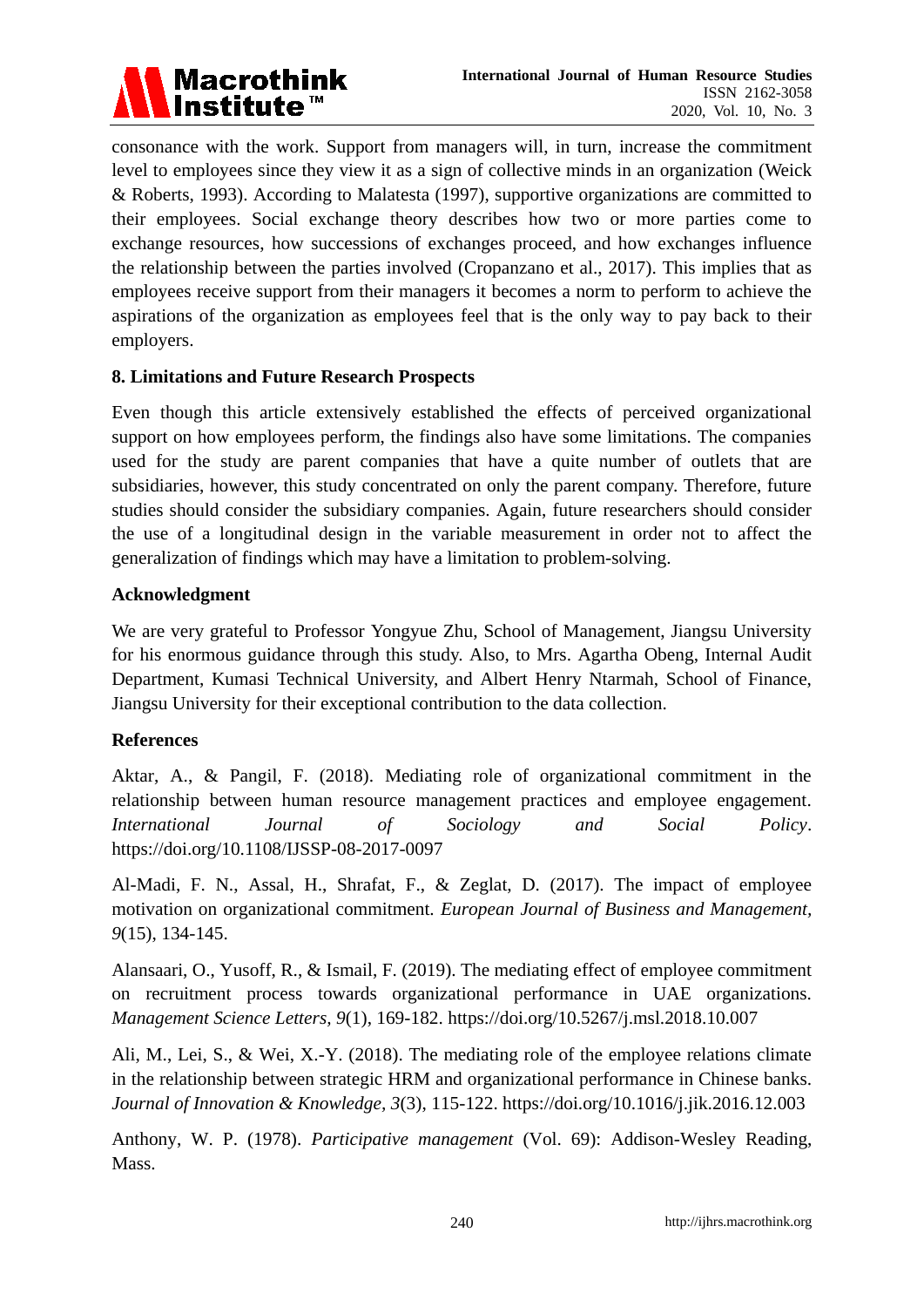

Aube, C., Rousseau, V., & Morin, E. M. (2007). Perceived organizational support and organizational commitment. *Journal of managerial psychology*. <https://doi.org/10.1108/02683940710757209>

Bahrami, M. A., Barati, O., Ghoroghchian, M.-s., Montazer-alfaraj, R., & Ezzatabadi, M. R. (2016). Role of organizational climate in organizational commitment: The case of teaching hospitals. *Osong public health and research perspectives, 7*(2), 96-100. <https://doi.org/10.1016/j.phrp.2015.11.009>

Balwant, P. T., Birdi, K., Stephan, U., & Topakas, A. (2019). Transformational instructor-leadership and academic performance: a moderated mediation model of student engagement and structural distance. *Journal of Further and Higher Education, 43*(7), 884-900.<https://doi.org/10.1080/0309877X.2017.1420149>

Bar-Haim, A. (2019). Some Research Evidence on Organizational Commitment in its Golden Age. *World Scientific Book Chapters*, 21-23. [https://doi.org/10.1142/9789813232167\\_0004](https://doi.org/10.1142/9789813232167_0004)

Baron, R. M., & Kenny, D. A. (1986). The moderator–mediator variable distinction in social psychological research: Conceptual, strategic, and statistical considerations. *Journal of personality and social psychology, 51*(6), 1173.<https://doi.org/10.1037/0022-3514.51.6.1173>

Barth, R. (1974). Organizational Commitment and Identification of engineers as a function of organizational climate. *Relations industrielles/Industrial Relations, 29*(1), 185-199. <https://doi.org/10.7202/028484ar>

Becker, H. S. (1960). Notes on the concept of commitment. *American journal of Sociology, 66*(1), 32-40.<https://doi.org/10.1086/222820>

Berberoglu, A. (2018). Impact of organizational climate on organizational commitment and perceived organizational performance: empirical evidence from public hospitals. *BMC health services research, 18*(1), 399.<https://doi.org/10.1186/s12913-018-3149-z>

Bhatti, M. K., Shah, N., & Jariko, G. A. (2019). Self-Efficacy, Affective Commitment and Employee Performance of Nurses in Pakistan: A Perspective of Balochistan. *Asia Pacific-Annual Research Journal of Far East & South East Asia, 35*.

Bishop, J. W., Scott, K. D., Goldsby, M. G., & Cropanzano, R. (2005). A construct validity study of commitment and perceived support variables: A multifoci approach across different team environments. *Group & Organization Management, 30*(2), 153-180. <https://doi.org/10.1177/1059601103255772>

Blau, P. M. (1964). Social exchange theory. *Retrieved September, 3*(2007), 62.

Byrne, B. M. (1994). Burnout: Testing for the validity, replication, and invariance of causal structure across elementary, intermediate, and secondary teachers. *American Educational Research Journal, 31*(3), 645-673.<https://doi.org/10.3102/00028312031003645>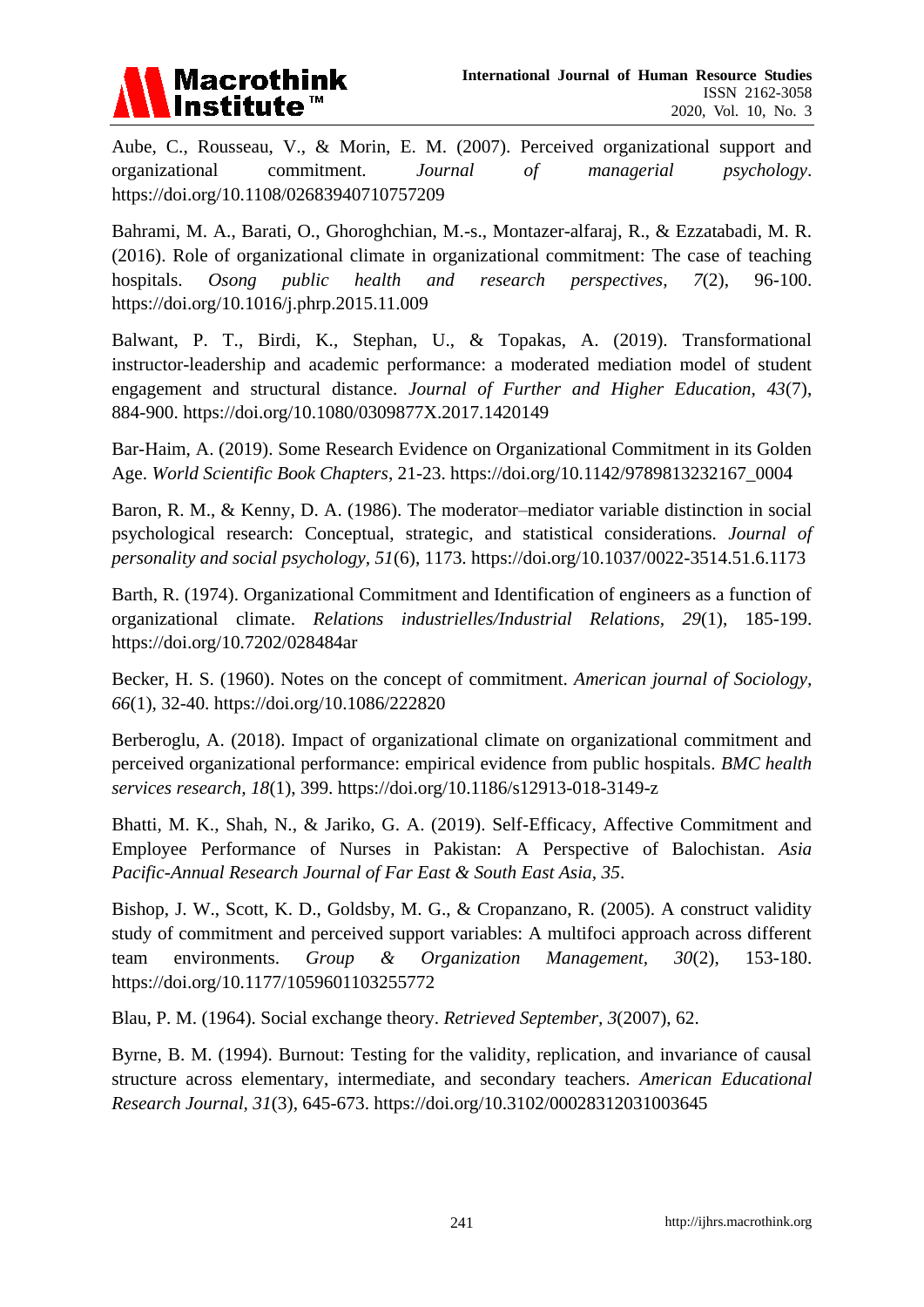

Carmeli, A., & Freund, A. (2004). Work commitment, job satisfaction, and job performance: An empirical investigation. *International Journal of Organization Theory and Behavior, 7*(3), 289-309.<https://doi.org/10.1108/IJOTB-07-03-2004-B001>

Cohen, A. (2017). Organizational Commitment and Turnover: A Met A-Analysis. *Academy of Management Journal*.

Cohen, A., & Kirchmeyer, C. (1995). A multidimensional approach to the relation between organizational commitment and nonwork participation. *Journal of Vocational Behavior, 46*(2), 189-202.<https://doi.org/10.1006/jvbe.1995.1012>

Conway, N., & Coyle‐Shapiro, J. A. M. (2012). The reciprocal relationship between psychological contract fulfilment and employee performance and the moderating role of perceived organizational support and tenure. *Journal of Occupational and Organizational Psychology, 85*(2), 277-299.<https://doi.org/10.1111/j.2044-8325.2011.02033.x>

Cropanzano, R., Anthony, E. L., Daniels, S. R., & Hall, A. V. (2017). Social exchange theory: A critical review with theoretical remedies. *Academy of Management Annals, 11*(1), 479-516. <https://doi.org/10.5465/annals.2015.0099>

DeCotiis, T. A., & Summers, T. P. (1987). A path analysis of a model of the antecedents and consequences of organizational commitment. *Human relations, 40*(7), 445-470. <https://doi.org/10.1177/001872678704000704>

Dorgham, S. R. (2012). Relationship between organization work climate & staff nurses organizational commitment. *Commitment, 14*, 17.

Eisenberger, R., Huntington, R., Hutchison, S., & Sowa, D. (1986). Perceived organizational support. *Journal of applied psychology, 71*(3), 500. <https://doi.org/10.1037/0021-9010.71.3.500>

Eisenberger, R., & Stinglhamber, F. (2011). *Perceived organizational support: Fostering enthusiastic and productive employees*: American Psychological Association. <https://doi.org/10.1037/12318-000>

Eisenberger, R., Stinglhamber, F., Vandenberghe, C., Sucharski, I. L., & Rhoades, L. (2002). Perceived supervisor support: contributions to perceived organizational support and employee retention. *Journal of applied psychology, 87*(3), 565. <https://doi.org/10.1037/0021-9010.87.3.565>

Ekawati, E., & Tjahjono, H. K. (2019). The Influence of Prosedural Justice and Organizational Climate on Organizational Citizenship Behavior (OCB) With Employee Engagement as a Mediator. *Account and Financial Management Journal, 4*(01), 1847-1853.

Ekwunife, F. C., Egunlusi, F. B., & Chikwe, G. C. (2019). Contributory Pension Scheme and Academic Staff Commitment in Private Tertiary Institutions in South-East, Nigeria. <https://doi.org/10.6007/IJARPED/v8-i2/5988>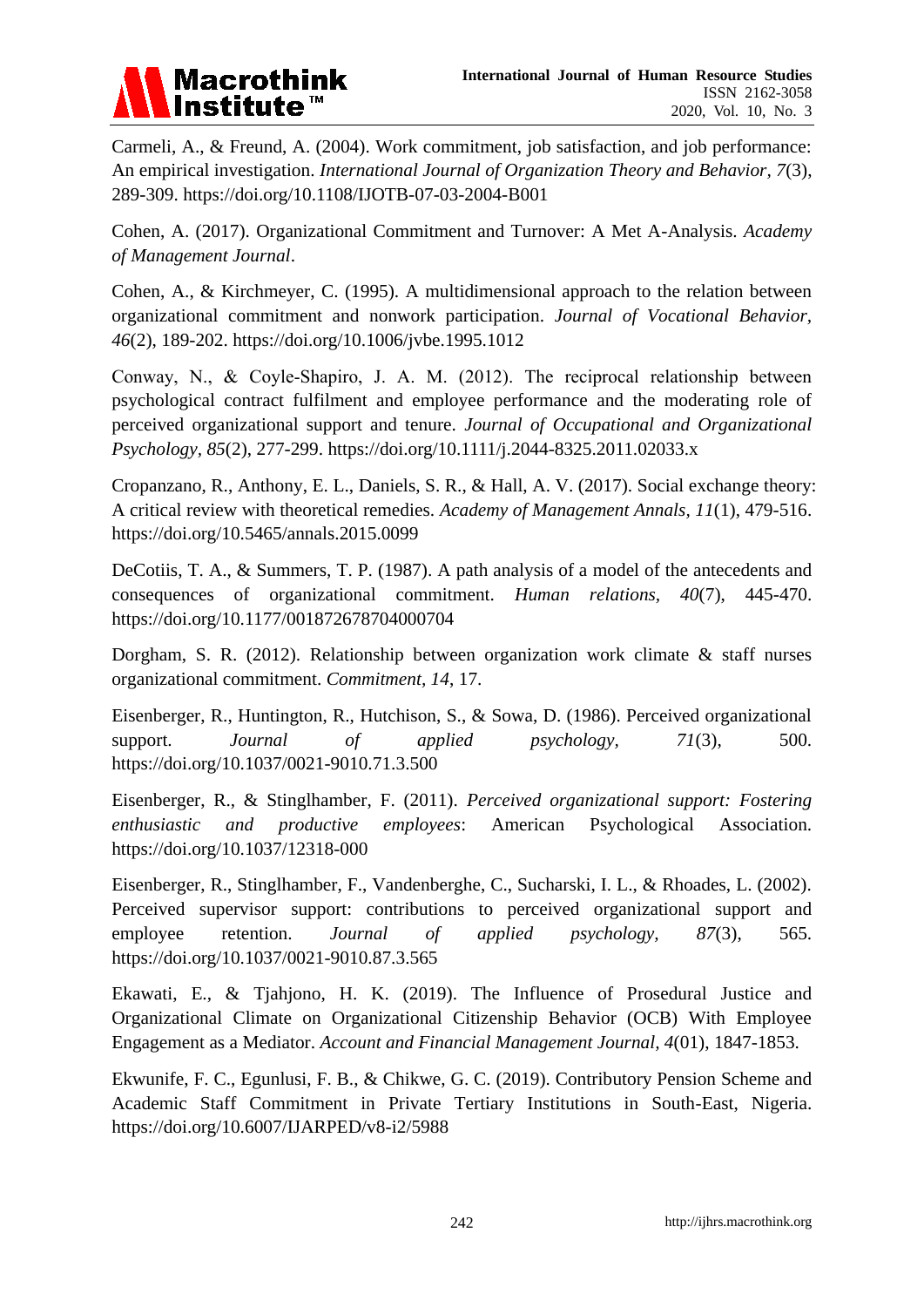

Erdogan, B., & Enders, J. (2007). Support from the top: Supervisors' perceived organizational support as a moderator of leader-member exchange to satisfaction and performance relationships. *Journal of Applied Psychology, 92*(2), 321. <https://doi.org/10.1037/0021-9010.92.2.321>

Fleishman, E. A. (1953). Leadership climate, human relations training, and supervisory behavior. *Personnel Psychology*, 6(2), 205-222. <https://doi.org/10.1111/j.1744-6570.1953.tb01040.x>

Gaskin, J., & Lim, J. (2016). Master validity tool. *AMOS Plugin In: Gaskination's StatWiki*.

Githinji, & Gachunga. (2017). Influence of organizational climate on employee performance in state corporations in Kenya: A case of Kenya industrial estates limited. *The Strategic Journal of Business & Change Management, 4*(2), 376-395.

Gouldner, A. W. (1960). The norm of reciprocity: A preliminary statement. *American sociological review*, 161-178.<https://doi.org/10.2307/2092623>

Haryono, S., Ambarwati, Y. I., & Saad, M. S. M. (2019). Do organizational climate and organizational justice enhance job performance through job satisfaction? A study of Indonesian employees. *Academy of Strategic Management Journal, 18*(1), 1-6.

Huang, L.-C., Gao, M., & Hsu, P.-F. (2019). Effects of Organizational Justice on Organizational Climate and Organizational Performance in Ecology Industry. *Ekoloji, 28*(107), 237-241.

Ibrahim, L., & Bahyaye, H. A. (2019). Participative Management and Employee Perspective: Its Impact on Decision Making and Productivity in Nigeria. *Global Journal of Management and Business Research*.

Issac, G., Rajendran, C., & Anantharaman, R. (2006). An instrument for the measurement of customer perceptions of quality management in the software industry: An empirical study in India. *Software Quality Journal, 14*(4), 291-308.<https://doi.org/10.1007/s11219-006-0037-2>

ISSER, Guide to Electric Power in Ghana, Resource Center for Energy Economics and Regulation: Institute of Statistical, Social and Economic Research, Accra, Ghana. (2014).

Iverson, R. D., McLeod, C. S., & Erwin, P. J. (1996). The role of employee commitment and trust in service relationships. *Marketing Intelligence & Planning, 14*(3), 36-44. <https://doi.org/10.1108/02634509610117348>

James, L. R., Choi, C. C., Ko, C.-H. E., McNeil, P. K., Minton, M. K., Wright, M. A., & Kim, K.-i. (2008). Organizational and psychological climate: A review of theory and research. *European Journal of Work and Organizational Psychology, 17*(1), 5-32. <https://doi.org/10.1080/13594320701662550>

Kalleberg, A., & Knoke, P. (1996). Marsden and JL Spaeth.

Kim, S. Y., & Kim, K.-K. (2018). Relationship of conflict management style, professional autonomy, role conflict and organizational commitment of nurses in general hospitals.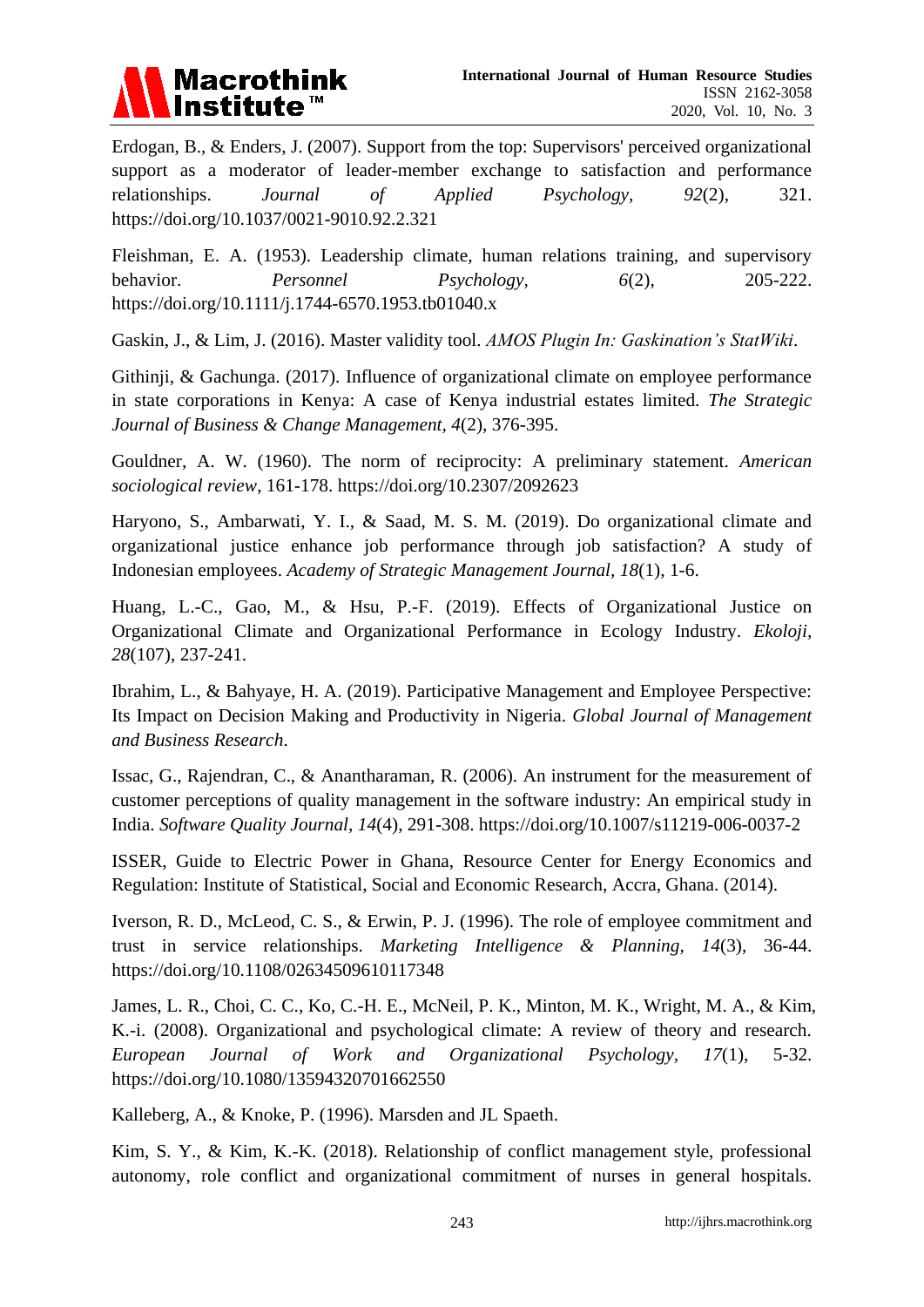

*Journal of Korean Academy of Nursing Administration, 24*(5), 387-395. <https://doi.org/10.11111/jkana.2018.24.5.387>

Kurtessis, J. N., Eisenberger, R., Ford, M. T., Buffardi, L. C., Stewart, K. A., & Adis, C. S. (2017). Perceived organizational support: A meta-analytic evaluation of organizational support theory. *Journal of management, 43*(6), 1854-1884. <https://doi.org/10.1177/0149206315575554>

Labrague, L. J., McEnroe–Petitte, D. M., Tsaras, K., Cruz, J. P., Colet, P. C., & Gloe, D. S. (2018). Organizational commitment and turnover intention among rural nurses in the Philippines: Implications for nursing management. *International journal of nursing sciences, 5*(4), 403-408.<https://doi.org/10.1016/j.ijnss.2018.09.001>

Lapointe, É., Vandenberghe, C., Ayed, A. K. B., Schwarz, G., Tremblay, M., & Chenevert, D. (2019). Social Comparisons, Self-Conceptions, and Attributions: Assessing the Self-Related Contingencies in Leader-Member Exchange Relationships. *Journal of Business and Psychology*, 1-22.<https://doi.org/10.1007/s10869-019-09628-9>

Li, X., Zhang, Y., Yan, D., Wen, F., & Zhang, Y. (2020). Nurses' intention to stay: The impact of perceived organizational support, job control and job satisfaction. *Journal of Advanced Nursing*.<https://doi.org/10.1111/jan.14305>

Liu, S., Gyabeng, E., Joshua Atteh Sewu, G., Nkrumah, N. K., & Dartey, B. (2019). Occupational Health and Safety and Turnover Intention in the Ghanaian Power Industry: The Mediating Effect of Organizational Commitment. *BioMed research international, 2019*. <https://doi.org/10.1155/2019/3273045>

Malatesta, R. M. (1997). Understanding the dynamics of organizational and supervisory commitment using a social exchange framework.

Manuaba, I. B. P., Sujana, I. W., & Widnyana, I. W. (2020). Influence of Leadership and Organizational Climate on Employee Performance with Job Satisfaction as Intervening Variable at Denpasar National Polytechnic. *International Journal of Contemporary Research and Review, 11*(01), 21718-21728.<https://doi.org/10.15520/ijcrr.v11i01.782>

Mathieu, J. E., & Zajac, D. M. (1990). A review and meta-analysis of the antecedents, correlates, and consequences of organizational commitment. *Psychological Bulletin, 108*(2), 171.<https://doi.org/10.1037/0033-2909.108.2.171>

Mayer, D., Schneider, B., & Barbera, K. (2014). The Oxford handbook of organizational climate and culture.<https://doi.org/10.1093/oxfordhb/9780199860715.001.0001>

McMurray, A. J., Scott, D. R., & Pace, R. W. (2004). The relationship between organizational commitment and organizational climate in manufacturing. *Human Resource Development Quarterly, 15*(4), 473-488.<https://doi.org/10.1002/hrdq.1116>

Mensah, L. D., Yamoah, J. O., & Adaramola, M. S. (2019). Performance evaluation of a utility-scale grid-tied solar photovoltaic (PV) installation in Ghana. *Energy for Sustainable Development, 48*, 82-87.<https://doi.org/10.1016/j.esd.2018.11.003>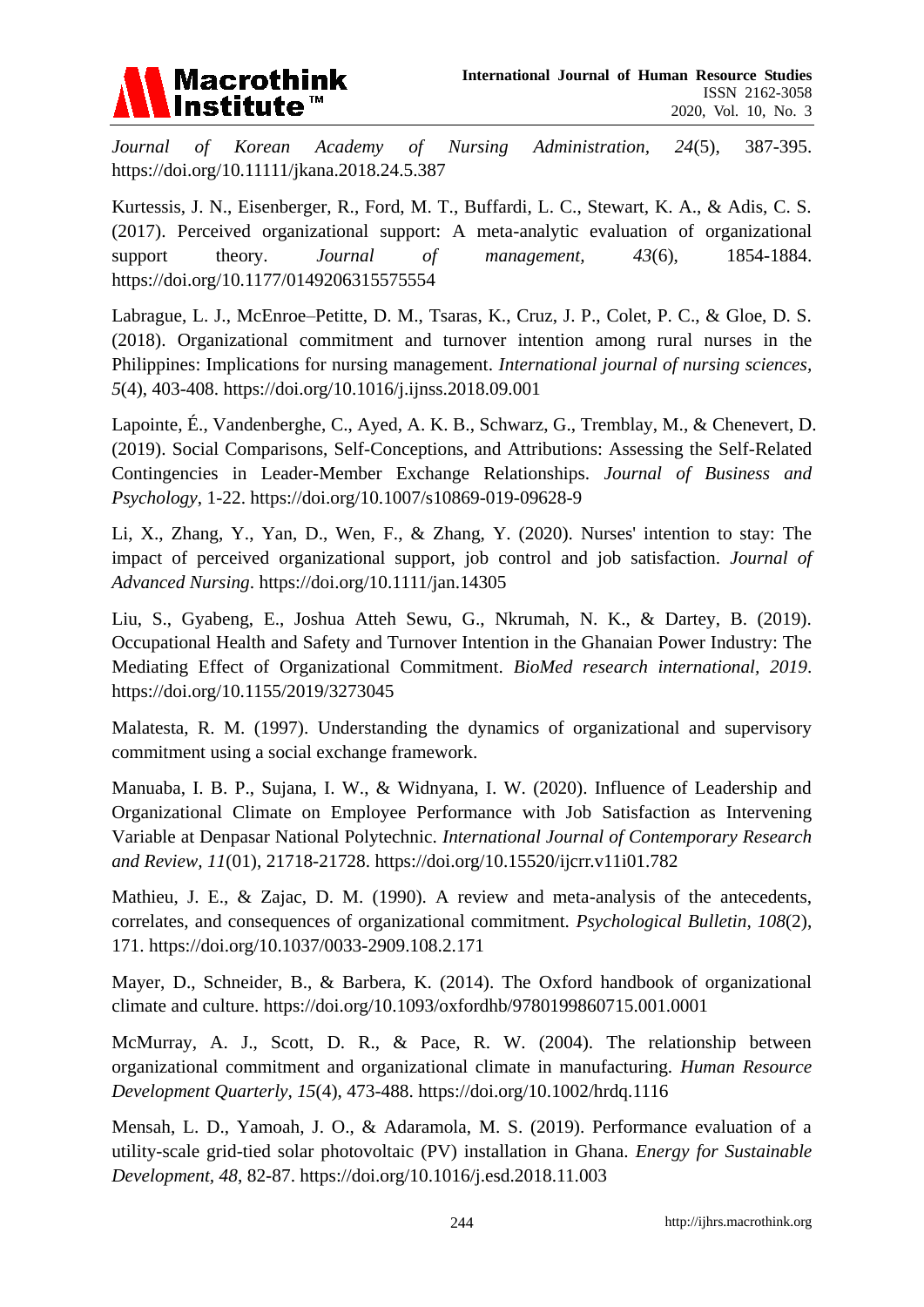

Meyer, J. P., & Allen, N. J. (1997). *Commitment in the workplace: Theory, research, and application*: Sage.

Meyer, J. P., Becker, T. E., & Van Dick, R. (2006). Social identities and commitments at work: Toward an integrative model. *Journal of Organizational Behavior: The International Journal of Industrial, Occupational and Organizational Psychology and Behavior, 27*(5), 665-683.<https://doi.org/10.1002/job.383>

Miao, R., & Kim, H.-G. (2010). Perceived organizational support, job satisfaction and employee performance: An Chinese empirical study. *Journal of Service Science and Management, 3*(02), 257.<https://doi.org/10.4236/jssm.2010.32032>

Naquin, S. S., & Holton III, E. F. (2002). The effects of personality, affectivity, and work commitment on motivation to improve work through learning. *Human Resource Development Quarterly, 13*(4), 357-376.<https://doi.org/10.1002/hrdq.1038>

Nunnally, J. (1978). C.(1978). *Psychometric theory, 2nd ed. McGraw-Hill, New York., 2*.

Peña Suárez, E., Muñiz Fernández, J., Campillo Álvarez, Á., Fonseca Pedrero, E., & García Cueto, E. (2013). Assessing organizational climate: Psychometric properties of the CLIOR Scale. *Psicothema*.

Porter, L. W., Steers, R. M., Mowday, R. T., & Boulian, P. V. (1974). Organizational commitment, job satisfaction, and turnover among psychiatric technicians. *Journal of Applied Psychology, 59*(5), 603.<https://doi.org/10.1037/h0037335>

Putsom, W., & Sattayawaksakul, D. (2019). The Relationship of Perceived Organizational Support and Organizational Commitment to Well-Being as Mediated by Job Satisfaction in Not-For-Profit Organization. *Journal of Business, Governance, and Information Technology, 1*(1), 16.

Qiu, H., Haobin Ye, B., Hung, K., & York, Q. Y. (2015). Exploring antecedents of employee turnover intention–Evidence of China's hotel industry. *Journal of China Tourism Research, 11*(1), 53-66.<https://doi.org/10.1080/19388160.2014.908756>

Rhoades, L., & Eisenberger, R. (2002). Perceived organizational support: a review of the literature. *Journal of applied psychology, 87*(4), 698. <https://doi.org/10.1037/0021-9010.87.4.698>

Roch, S. G., Shannon, C. E., Martin, J. J., Swiderski, D., Agosta, J. P., & Shanock, L. R. (2019). Role of employee felt obligation and endorsement of the just world hypothesis: A social exchange theory investigation in an organizational justice context. *Journal of Applied Social Psychology, 49*(4), 213-225.<https://doi.org/10.1111/jasp.12578>

Salanova, M., Agut, S., & Peiró, J. M. (2005). Linking organizational resources and work engagement to employee performance and customer loyalty: the mediation of service climate. *Journal of Applied Psychology, 90*(6), 1217.<https://doi.org/10.1037/0021-9010.90.6.1217>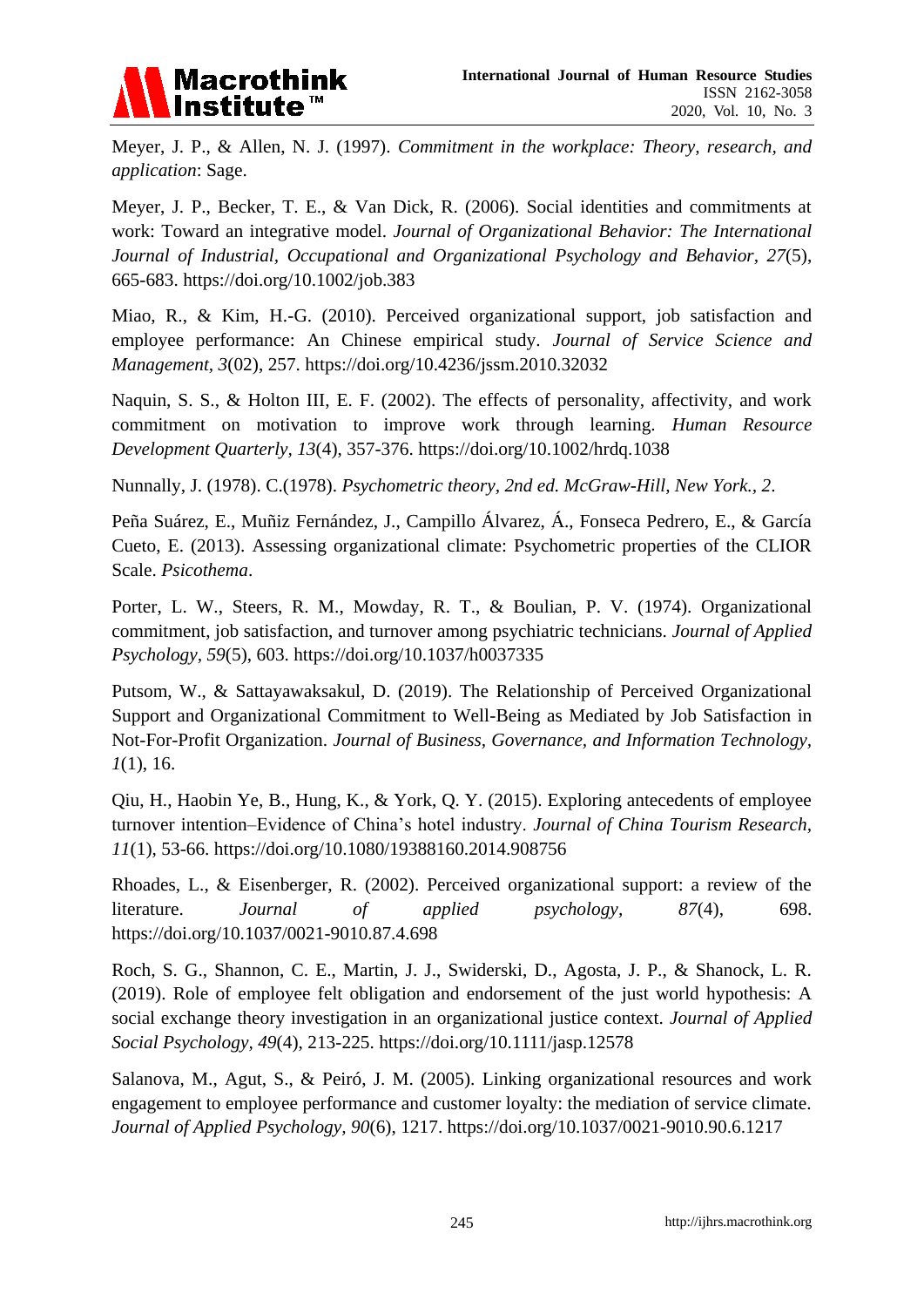

Saleem, M. A., Bhutta, Z. M., Nauman, M., & Zahra, S. (2019). Enhancing performance and commitment through leadership and empowerment: An emerging economy perspective. *International Journal of Bank Marketing, 37*(1), 303-322. <https://doi.org/10.1108/IJBM-02-2018-0037>

Samancioglu, M., Baglibel, M., & Erwin, B. (2020). Effects of Distributed Leadership on Teachers' Job Satisfaction, Organizational Commitment and Organizational Citizenship. *Pedagogical Research, 5*(2).<https://doi.org/10.29333/pr/6439>

Seren Intepeler, S., Esrefgil, G., Yilmazmis, F., Bengu, N., Gunes Dinc, N., Ileri, S., . . . Dirik, H. F. (2019). Role of job satisfaction and work environment on the organizational commitment of nurses: a cross-sectional study. *Contemporary nurse, 55*(4-5), 380-390. <https://doi.org/10.1080/10376178.2019.1673668>

Settoon, R. P., Bennett, N., & Liden, R. C. (1996). Social exchange in organizations: Perceived organizational support, leader–member exchange, and employee reciprocity. *Journal of applied psychology, 81*(3), 219.<https://doi.org/10.1037/0021-9010.81.3.219>

Silalaiy, K. (2019). Employess' Organizational Commitment: A Study of Navanakorn Industrial in Phatumtani Province, Thailand. *Humanities, Arts and Social Sciences Studies (Former name Silpakorn University Journal of Social Science, Humanities, and Arts)*, 675-689.

Sipior, J., & Lombardi, D. (2019). The Impact of Employee Organizational Commitment on Compliance with Information Security Policy.

Suliman, A. M. (2002). Is it really a mediating construct? *Journal of Management Development*.<https://doi.org/10.1108/02621710210420255>

Thakur, M. B., Vetal, J. B., & Bhatt, L. (2020). The relationship between Organizational Commitment and Job satisfaction. *Our Heritage, 68*(1), 1220-1229.

ul Haq, M. A., Jingdong, Y., Usman, M., & Khalid, S. (2018). Factors Affecting Entrepreneurial Behavior Among Employees in Organizations: Mediating Role of Affective Commitment. *Journal of enterprising culture, 26*(04), 349-378. <https://doi.org/10.1142/S0218495818500139>

Vaughn, V. (2018). Examining Superintendent Turnover Intent: A Quantitative Analysis of the Relationship Between Exchange Commitment and the Turnover Intent of Public School Superintendents in Texas. *School Leadership Review, 13*(2), 6.

Warsi, S., Fatima, N., & Sahibzada, S. A. (2009). Study on relationship between organizational commitment and its determinants among private sector employees of Pakistan. *International review of business research papers, 5*(3), 399-410.

Weick, K. E., & Roberts, K. H. (1993). Collective mind in organizations: Heedful interrelating on flight decks. *Administrative Science Quarterly*, 357-381. <https://doi.org/10.2307/2393372>